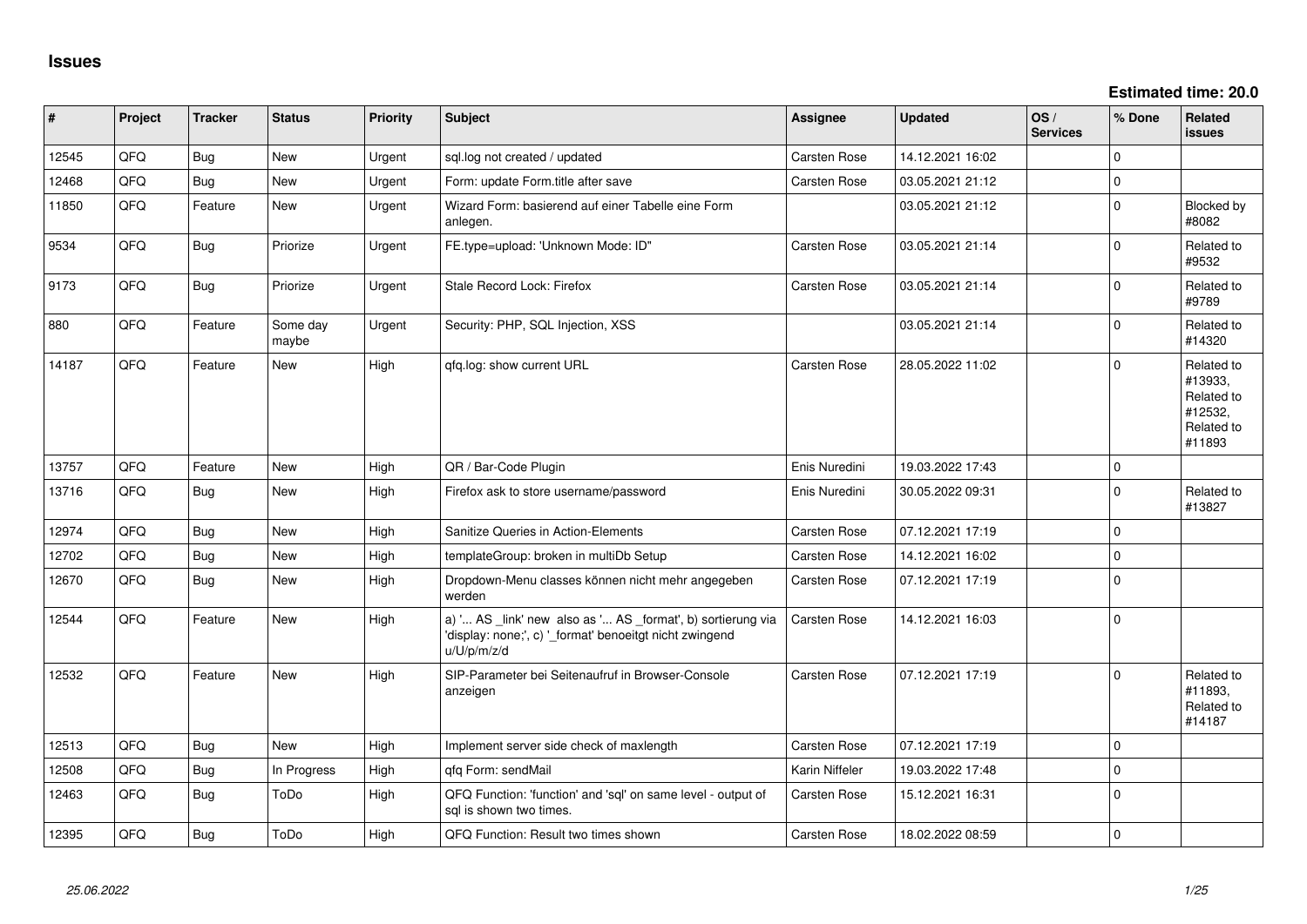| #     | Project | <b>Tracker</b> | <b>Status</b> | <b>Priority</b> | Subject                                                                  | Assignee            | <b>Updated</b>   | OS/<br><b>Services</b> | % Done      | Related<br><b>issues</b>                      |
|-------|---------|----------------|---------------|-----------------|--------------------------------------------------------------------------|---------------------|------------------|------------------------|-------------|-----------------------------------------------|
| 12186 | QFQ     | Feature        | New           | High            | TinyMCE Config für Objekte                                               | Carsten Rose        | 07.12.2021 17:19 |                        | $\Omega$    | <b>Blocks</b><br>#12632                       |
| 12066 | QFQ     | <b>Bug</b>     | <b>New</b>    | High            | enterAsSubmit: Forward wird nicht ausgeführt                             | Enis Nuredini       | 29.05.2022 09:23 |                        | $\mathbf 0$ |                                               |
| 11893 | QFQ     | Feature        | New           | High            | Broken SIP: a) only report one time, b) only report in main<br>column    | Carsten Rose        | 12.05.2021 12:13 |                        | $\Omega$    | Related to<br>#12532,<br>Related to<br>#14187 |
| 11630 | QFQ     | Bug            | Feedback      | High            | Bitte check ob CALL() in 20.11.0 noch so funktioniert wie in<br>20.4.1   | Enis Nuredini       | 28.05.2022 13:45 |                        | $\Omega$    | Related to<br>#11325                          |
| 11237 | QFQ     | Bug            | New           | High            | Radiobutton / parameter.buttonClass= btn-default - kein dirty<br>Trigger | Benjamin Baer       | 03.05.2021 21:12 |                        | $\mathbf 0$ | Related to<br>#10766                          |
| 11057 | QFQ     | Bug            | <b>New</b>    | High            | Checkboxes ohne span.checkmark im Report werden<br>ausgeblendet          | Benjamin Baer       | 03.05.2021 21:12 |                        | $\mathbf 0$ | Related to<br>#11039                          |
| 10766 | QFQ     | <b>Bug</b>     | New           | High            | Radiobutton / parameter.buttonClass=btn-default: dynamic<br>update       |                     | 03.05.2021 21:12 |                        | $\Omega$    | Related to<br>#11237                          |
| 10640 | QFQ     | Bug            | <b>New</b>    | High            | TypeAhead Tag: FE editierbar trotz readOnly                              | Carsten Rose        | 03.05.2021 21:12 |                        | $\mathbf 0$ |                                               |
| 10508 | QFQ     | Bug            | <b>New</b>    | High            | Multi Form broken on Multi DB Instance                                   | Carsten Rose        | 03.05.2021 21:12 |                        | $\mathbf 0$ |                                               |
| 10506 | QFQ     | Bug            | New           | High            | Template Group broken on MultiDB instance                                | Carsten Rose        | 03.05.2021 21:12 |                        | $\mathbf 0$ | Related to<br>#10505                          |
| 10114 | QFQ     | Feature        | <b>New</b>    | High            | Symbol (Link): 'G:' (Glyphicon) replaced by 'i:' (icon)                  |                     | 07.12.2021 17:19 |                        | $\Omega$    | Related to<br>#3797,<br>Related to<br>#4194   |
| 10081 | QFQ     | Bug            | <b>New</b>    | High            | Stale record lock after 'forbidden' character                            | <b>Carsten Rose</b> | 03.05.2021 21:12 |                        | $\Omega$    | Related to<br>#10082,<br>Related to<br>#9789  |
| 9548  | QFQ     | Feature        | Feedback      | High            | FormElement: Pattern mismatch - optional report only on<br>focus lost    | Benjamin Baer       | 03.05.2021 21:14 |                        | $\Omega$    |                                               |
| 9531  | QFQ     | Bug            | <b>New</b>    | High            | FE File: Dynamic Update / modeSql / required detected even<br>it not set | <b>Carsten Rose</b> | 11.06.2021 20:32 |                        | $\mathbf 0$ | Related to<br>#12398                          |
| 9347  | QFQ     | Bug            | New           | High            | FE.type=upload with dynamic show/hidden: required not<br>detected        | Carsten Rose        | 12.06.2021 10:40 |                        | $\mathbf 0$ | Related to<br>#5305,<br>Related to<br>#12398  |
| 9121  | QFQ     | Bug            | Priorize      | High            | sip links have r and __dbIndexData set                                   | Carsten Rose        | 12.06.2021 10:41 |                        | $\mathbf 0$ |                                               |
| 9052  | QFQ     | Feature        | Feedback      | High            | Report: CodeMirror with SQL Syntax Highlight in FE                       | Enis Nuredini       | 08.06.2022 10:25 |                        | $\mathbf 0$ |                                               |
| 8962  | QFQ     | Feature        | New           | High            | allow for form fields with identical names                               | Carsten Rose        | 03.05.2021 21:14 |                        | $\mathbf 0$ |                                               |
| 8891  | QFQ     | Bug            | <b>New</b>    | High            | formSubmitLog: do not log passwords                                      | Enis Nuredini       | 25.03.2022 09:06 |                        | $\mathbf 0$ |                                               |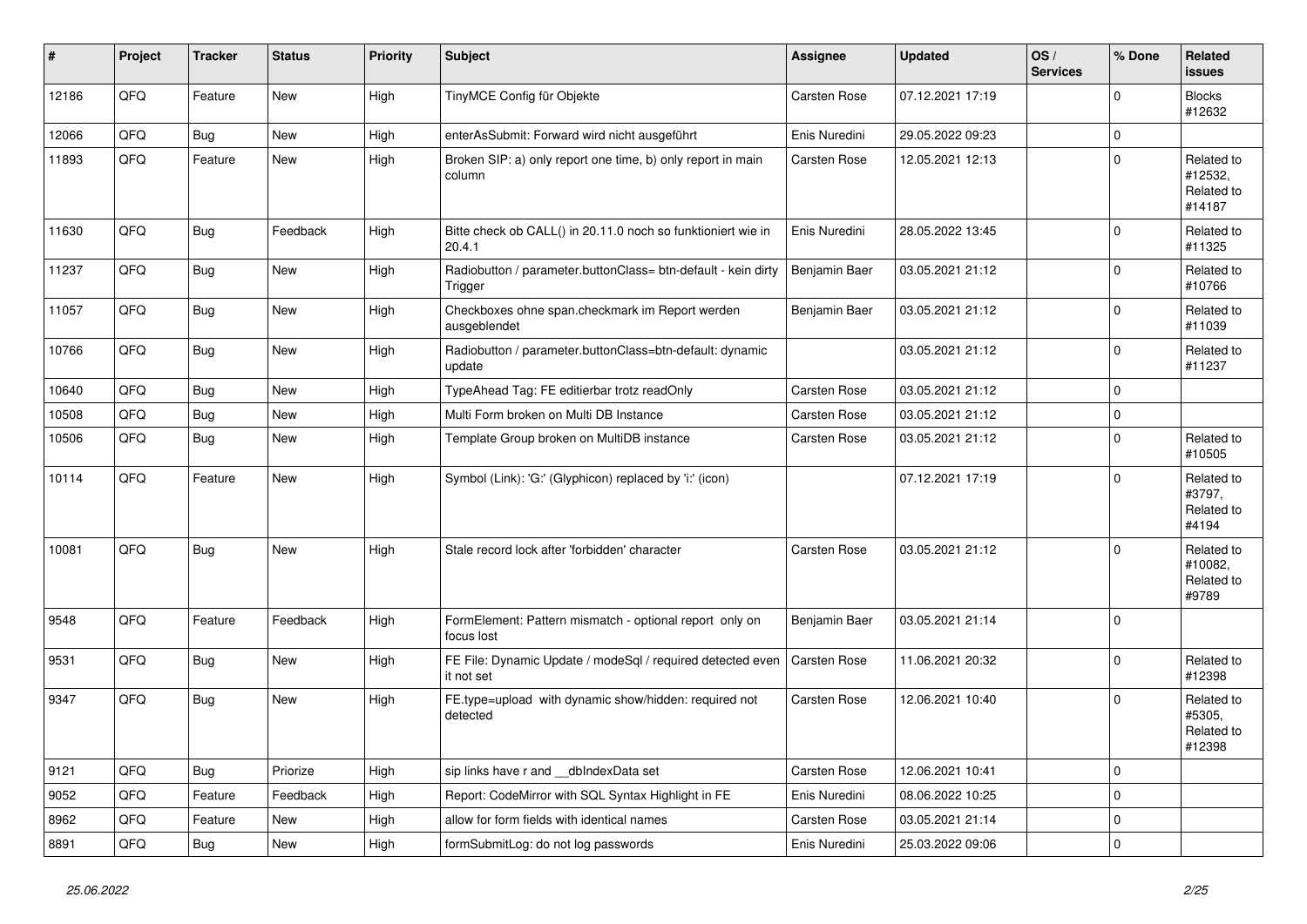| #    | Project | <b>Tracker</b> | <b>Status</b>     | <b>Priority</b> | <b>Subject</b>                                                                               | Assignee            | <b>Updated</b>   | OS/<br><b>Services</b> | % Done      | Related<br><b>issues</b>                        |
|------|---------|----------------|-------------------|-----------------|----------------------------------------------------------------------------------------------|---------------------|------------------|------------------------|-------------|-------------------------------------------------|
| 8668 | QFQ     | Bug            | <b>New</b>        | High            | Pill disabled: dyamic mode 'hidden' not respected - FE is still<br>required                  | <b>Carsten Rose</b> | 03.05.2021 21:14 |                        | $\mathbf 0$ |                                                 |
| 8431 | QFQ     | Bug            | New               | High            | autocron.php with wrong path                                                                 | Carsten Rose        | 03.05.2021 21:14 |                        | $\pmb{0}$   |                                                 |
| 8204 | QFQ     | Feature        | Priorize          | High            | Position 'required mark'                                                                     | Carsten Rose        | 16.06.2021 13:44 |                        | $\mathbf 0$ |                                                 |
| 8083 | QFQ     | Bug            | <b>New</b>        | High            | FormEditor: primary table list does not respect<br>'indexDb={{indexData:Y}}'                 | Carsten Rose        | 03.05.2021 21:14 |                        | $\mathbf 0$ | Has<br>duplicate<br>#6678                       |
| 8082 | QFQ     | Feature        | Priorize          | High            | Contact form without saving record                                                           | Carsten Rose        | 07.12.2021 15:20 |                        | $\Omega$    | Related to<br>#8587,<br><b>Blocks</b><br>#11850 |
| 7899 | QFQ     | Bug            | <b>New</b>        | High            | Fe.type=password / retype / required: always complain about   Carsten Rose<br>missing value  |                     | 03.05.2021 21:14 |                        | $\mathbf 0$ |                                                 |
| 7850 | QFQ     | Feature        | <b>New</b>        | High            | Upload records: non 'pathFileName' column                                                    | Carsten Rose        | 03.05.2021 21:14 |                        | $\mathsf 0$ |                                                 |
| 7650 | QFQ     | Bug            | New               | High            | Optional do not show 'required' sign on FormElement                                          | Carsten Rose        | 03.05.2021 21:14 |                        | $\mathsf 0$ |                                                 |
| 7602 | QFQ     | Feature        | ToDo              | High            | Multi Select: with checkboxes                                                                | Benjamin Baer       | 22.03.2022 09:07 |                        | $\mathbf 0$ |                                                 |
| 6116 | QFQ     | <b>Bug</b>     | Priorize          | High            | value of checkbox not saved                                                                  | Carsten Rose        | 07.12.2021 17:19 |                        | $\mathsf 0$ |                                                 |
| 5715 | QFQ     | Feature        | <b>New</b>        | High            | PDF Caching                                                                                  | Carsten Rose        | 03.05.2021 21:14 |                        | $\mathsf 0$ | Related to<br>#5851,<br>Related to<br>#6357     |
| 5459 | QFQ     | Bug            | New               | High            | Multi DB: spread system tables between 'QFQ' and 'Data'-DB   Carsten Rose                    |                     | 03.05.2021 21:14 |                        | $\Omega$    | Related to<br>#4720                             |
| 5221 | QFQ     | Bug            | <b>New</b>        | High            | Download Dialog: Bleibt stehen in FF wenn Datei<br>automatisch gespeichert wird.             | Carsten Rose        | 03.05.2021 21:14 |                        | $\mathbf 0$ |                                                 |
| 4279 | QFQ     | Bug            | Some day<br>maybe | High            | config.linkVars lost                                                                         | Carsten Rose        | 03.05.2021 21:14 |                        | $\mathbf 0$ |                                                 |
| 4258 | QFQ     | Feature        | Some day<br>maybe | High            | <b>System Defaults: Forms</b>                                                                | Carsten Rose        | 03.05.2021 21:14 |                        | $\Omega$    |                                                 |
| 3990 | QFQ     | Feature        | Some day<br>maybe | High            | custom class definition: add space automatically                                             | Carsten Rose        | 03.05.2021 21:14 |                        | $\Omega$    |                                                 |
| 3967 | QFQ     | Feature        | Some day<br>maybe | High            | Report: Checkbox, Radio, Dropdown, Input welches ohne<br>Submit funktioniert - 'Inline-Form' | Carsten Rose        | 03.05.2021 21:14 |                        | $\mathbf 0$ |                                                 |
| 3848 | QFQ     | Feature        | Some day<br>maybe | High            | Antivirus check fuer Upload files in qfq?                                                    | Carsten Rose        | 03.05.2021 21:14 |                        | $\Omega$    | Related to<br>#4131                             |
| 3727 | QFQ     | Feature        | <b>New</b>        | High            | Security: Session Hijacking erschweren                                                       | Carsten Rose        | 03.05.2021 21:14 |                        | $\mathbf 0$ |                                                 |
| 3570 | QFQ     | Bug            | Some day<br>maybe | High            | Formular mit prmitnew permitEdit=Always wird nicht<br>aufgerufen (ist leer)                  | Carsten Rose        | 03.05.2021 21:14 |                        | $\Omega$    |                                                 |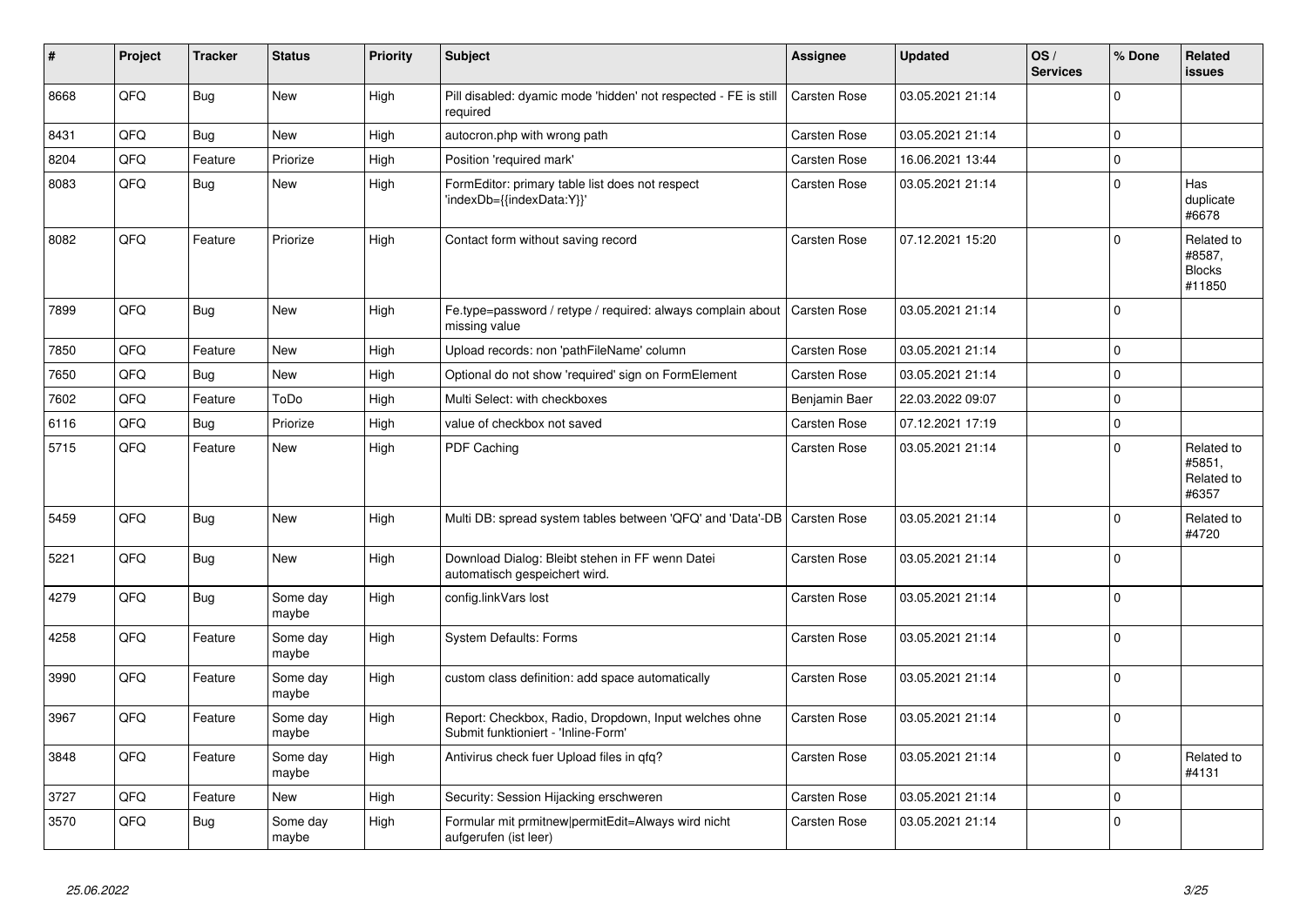| $\vert$ # | Project | <b>Tracker</b> | <b>Status</b>     | <b>Priority</b> | <b>Subject</b>                                                                                         | <b>Assignee</b>     | <b>Updated</b>   | OS/<br><b>Services</b> | % Done         | Related<br><b>issues</b>                                                                                                                                              |
|-----------|---------|----------------|-------------------|-----------------|--------------------------------------------------------------------------------------------------------|---------------------|------------------|------------------------|----------------|-----------------------------------------------------------------------------------------------------------------------------------------------------------------------|
| 3109      | QFQ     | Bug            | Some day<br>maybe | High            | RealUrl: Links werden nicht korrekt gerendert                                                          | <b>Carsten Rose</b> | 03.05.2021 21:14 |                        | $\Omega$       |                                                                                                                                                                       |
| 3061      | QFQ     | Bug            | Some day<br>maybe | High            | winstitute: mysql connection durcheinander - nmhp17<br>(ag7)/QFQ arbeitet mit DB/Tabellen von biostat. | Carsten Rose        | 03.05.2021 21:14 |                        | 0              |                                                                                                                                                                       |
| 14395     | QFQ     | Support        | New               | Normal          | FormEditor: Virtual table columns                                                                      | Enis Nuredini       | 21.06.2022 16:09 |                        | $\mathbf 0$    |                                                                                                                                                                       |
| 14377     | QFQ     | Bug            | New               | Normal          | Documentation > General Tips: white page after migration                                               | Enis Nuredini       | 19.06.2022 16:37 |                        | $\mathbf 0$    |                                                                                                                                                                       |
| 14376     | QFQ     | Feature        | <b>New</b>        | Normal          | QFQ Bootstrap: if missing, create stored procedures                                                    | Enis Nuredini       | 19.06.2022 16:37 |                        | $\mathbf 0$    |                                                                                                                                                                       |
| 14371     | QFQ     | Feature        | Priorize          | Normal          | LDAP via REPORT                                                                                        | Carsten Rose        | 19.06.2022 16:37 |                        | 0              |                                                                                                                                                                       |
| 14323     | QFQ     | <b>Bug</b>     | In Progress       | Normal          | Report: render=both single - no impact                                                                 | Carsten Rose        | 19.06.2022 18:31 |                        | $\mathbf 0$    |                                                                                                                                                                       |
| 14322     | QFQ     | Bug            | New               | Normal          | Form Load: by default no scroll (save & close should be<br>visible)                                    | Enis Nuredini       | 15.06.2022 14:12 |                        | $\Omega$       | Related to<br>#14321,<br>Related to<br>#6232                                                                                                                          |
| 14320     | QFQ     | Feature        | ToDo              | Normal          | Allow specific HTML Tags and Attributes: general, TinyMCE                                              | Enis Nuredini       | 17.06.2022 10:44 |                        | $\mathbf 0$    | Related to<br>#12664,<br>Related to<br>#12039,<br>Related to<br>#11702.<br>Related to<br>#7239,<br>Related to<br>#3708.<br>Related to<br>#3646,<br>Related to<br>#880 |
| 14305     | QFQ     | Bug            | New               | Normal          | Inline Report editing does not create history entries                                                  | Carsten Rose        | 10.06.2022 11:55 |                        | $\overline{0}$ |                                                                                                                                                                       |
| 14304     | QFQ     | Bug            | New               | Normal          | table sorter view safer does not work                                                                  | Carsten Rose        | 10.06.2022 11:49 |                        | $\mathbf 0$    |                                                                                                                                                                       |
| 14303     | QFQ     | <b>Bug</b>     | ToDo              | Normal          | datetime broken with picker                                                                            | Enis Nuredini       | 17.06.2022 09:02 |                        | $\mathbf 0$    | Related to<br>#12630                                                                                                                                                  |
| 14290     | QFQ     | Feature        | Priorize          | Normal          | FormEditor: Show Table Definition                                                                      | <b>Carsten Rose</b> | 19.06.2022 16:37 |                        | $\overline{0}$ |                                                                                                                                                                       |
| 14283     | QFQ     | Bug            | Priorize          | Normal          | HEIC / HEIF convert doesn't trigger                                                                    | Carsten Rose        | 19.06.2022 16:37 |                        | $\mathbf 0$    |                                                                                                                                                                       |
| 14245     | QFQ     | <b>Bug</b>     | <b>New</b>        | Normal          | Form Save Btn bleibt disabled wenn Datumsfeld über<br>Datepicker geändert                              | Enis Nuredini       | 27.05.2022 13:45 |                        | 0              | Related to<br>#13689                                                                                                                                                  |
| 14233     | QFQ     | Bug            | <b>New</b>        | Normal          | AS _link: question - HTML is not rendered                                                              | Carsten Rose        | 28.05.2022 11:02 |                        | $\mathbf 0$    |                                                                                                                                                                       |
| 14227     | QFQ     | Feature        | <b>New</b>        | Normal          | Selenium Konkurrenz: cypress.io                                                                        | Enis Nuredini       | 28.05.2022 11:02 |                        | 0              |                                                                                                                                                                       |
| 14185     | QFQ     | Feature        | New               | Normal          | External/Autocron.php - better suitable directory                                                      | Support: System     | 28.05.2022 11:03 |                        | $\mathbf 0$    |                                                                                                                                                                       |
| 14175     | QFQ     | <b>Bug</b>     | In Progress       | Normal          | Opening a form with no QFQ Session cookie fails                                                        | <b>Carsten Rose</b> | 03.06.2022 10:40 |                        | $\mathbf 0$    |                                                                                                                                                                       |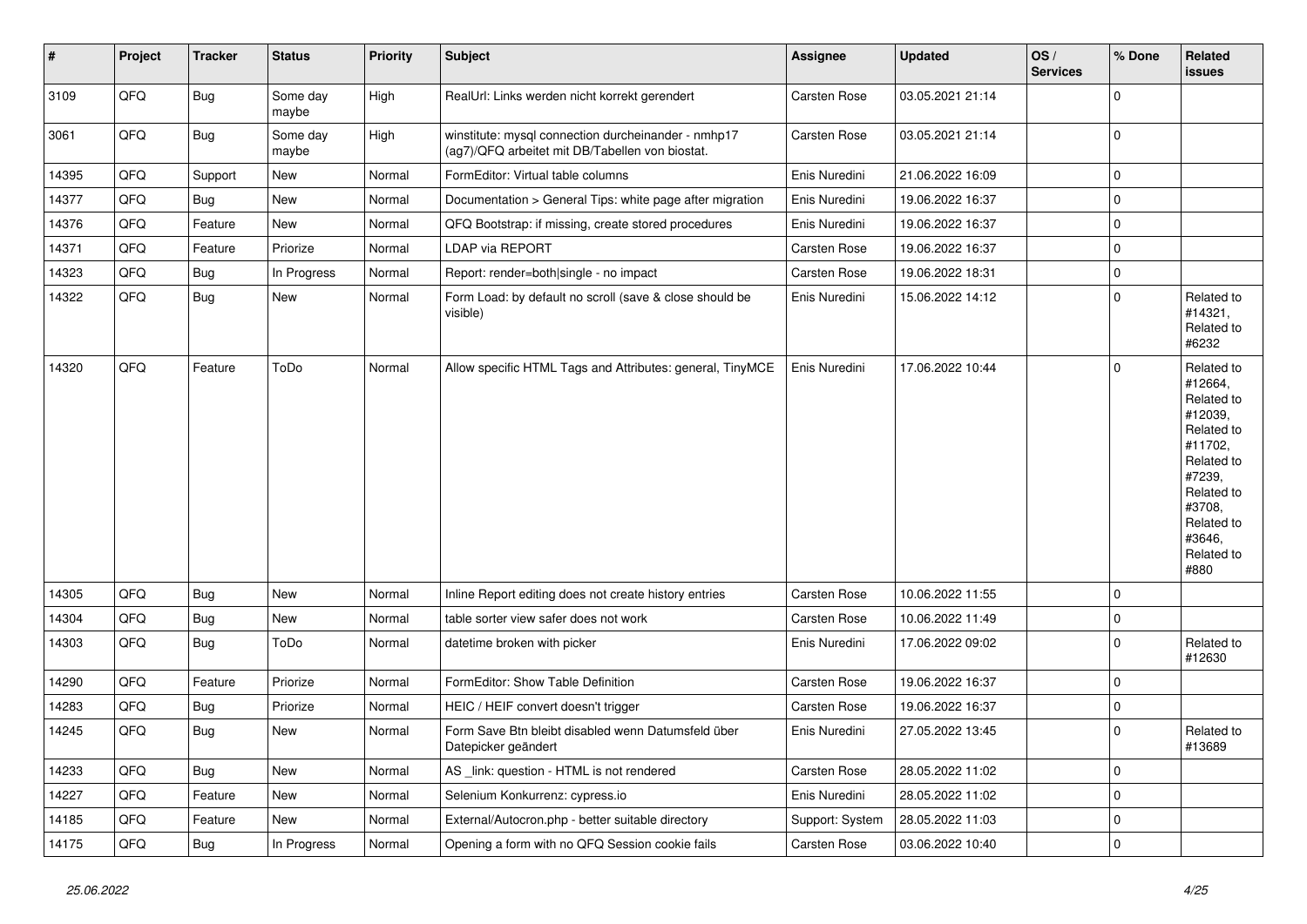| #     | Project | <b>Tracker</b> | <b>Status</b>              | <b>Priority</b> | <b>Subject</b>                                                                           | <b>Assignee</b>        | <b>Updated</b>   | OS/<br><b>Services</b> | % Done      | Related<br><b>issues</b>                         |
|-------|---------|----------------|----------------------------|-----------------|------------------------------------------------------------------------------------------|------------------------|------------------|------------------------|-------------|--------------------------------------------------|
| 14091 | QFQ     | Bug            | New                        | Normal          | inconsistent template path for twig                                                      | Carsten Rose           | 19.04.2022 18:36 |                        | $\Omega$    |                                                  |
| 14090 | QFQ     | Feature        | New                        | Normal          | Nützliche _script funktionen                                                             | Carsten Rose           | 28.05.2022 11:03 |                        | $\mathbf 0$ |                                                  |
| 14077 | QFQ     | <b>Bug</b>     | <b>New</b>                 | Normal          | As link: Attribute 'class' missing by r:1 and r:3 - but should<br>set                    | Carsten Rose           | 28.05.2022 11:02 |                        | 0           | Related to<br>#5342,<br>Related to<br>#4343      |
| 14028 | QFQ     | Feature        | <b>New</b>                 | Normal          | Required notification: visual nicer                                                      | Enis Nuredini          | 28.05.2022 11:01 |                        | $\mathbf 0$ |                                                  |
| 13945 | QFQ     | Feature        | <b>New</b>                 | Normal          | As _link: content before/after link                                                      | Enis Nuredini          | 28.05.2022 11:01 |                        | $\Omega$    | Related to<br>#12262                             |
| 13943 | QFQ     | <b>Bug</b>     | Priorize                   | Normal          | unable to find formgroup                                                                 | Enis Nuredini          | 28.05.2022 11:03 |                        | 0           |                                                  |
| 13900 | QFQ     | Feature        | Priorize                   | Normal          | Selenium: Check das Cookie/PDF funktioniert                                              | Enis Nuredini          | 25.03.2022 12:45 |                        | $\mathbf 0$ |                                                  |
| 13899 | QFQ     | Bug            | ToDo                       | Normal          | Selenium: zum laufen bringen                                                             | Enis Nuredini          | 25.03.2022 10:24 |                        | $\mathbf 0$ |                                                  |
| 13843 | QFQ     | Feature        | <b>New</b>                 | Normal          | Create JWT via QFQ                                                                       | Carsten Rose           | 19.03.2022 17:42 |                        | $\mathbf 0$ |                                                  |
| 13841 | QFQ     | Feature        | New                        | Normal          | Create PDF via iText - evaluate                                                          | Carsten Rose           | 19.03.2022 17:42 |                        | $\mathbf 0$ |                                                  |
| 13767 | QFQ     | <b>Bug</b>     | Feedback                   | Normal          | date/time-picker: required shows up/down button orange                                   | Enis Nuredini          | 16.05.2022 23:16 |                        | $\mathbf 0$ |                                                  |
| 13706 | QFQ     | Bug            | <b>New</b>                 | Normal          | Wrong CheckType in FieldElement LastStatus of Form Cron                                  | Carsten Rose           | 21.01.2022 18:20 |                        | $\Omega$    |                                                  |
| 13700 | QFQ     | Feature        | New                        | Normal          | Redesign qfq.io Seite                                                                    | Carsten Rose           | 19.03.2022 17:43 |                        | $\mathbf 0$ |                                                  |
| 13689 | QFQ     | Bug            | <b>New</b>                 | Normal          | Enter auf Eingabefeld mit ungültigem Wert führt zu blurry<br>Seite                       | Enis Nuredini          | 28.05.2022 10:53 |                        | $\Omega$    | Related to<br>#14245, Has<br>duplicate<br>#11891 |
| 13659 | QFQ     | Bug            | <b>New</b>                 | Normal          | wrong sanitize class applied to R-store                                                  | Carsten Rose           | 15.01.2022 14:23 |                        | $\mathbf 0$ |                                                  |
| 13647 | QFQ     | Bug            | <b>New</b>                 | Normal          | Autofocus funktioniert nicht auf Chrome                                                  | Benjamin Baer          | 19.03.2022 17:44 |                        | $\mathbf 0$ |                                                  |
| 13609 | QFQ     | Feature        | <b>New</b>                 | Normal          | QFQ Introduction: Seite aufloesen                                                        | Philipp<br>Gröbelbauer | 28.05.2022 11:02 |                        | $\Omega$    |                                                  |
| 13608 | QFQ     | Feature        | Some day<br>maybe          | Normal          | Automatic Browser Language Redirect                                                      | Enis Nuredini          | 17.06.2022 08:35 |                        | $\mathbf 0$ |                                                  |
| 13592 | QFQ     | Bug            | New                        | Normal          | QFQ Build Queue: das vergeben von Tags klappt nicht. Es<br>werden keine Releases gebaut. | Carsten Rose           | 19.03.2022 17:45 |                        | 0           |                                                  |
| 13566 | QFQ     | Feature        | Ready to sync<br>(develop) | Normal          | Delete config-example.qfq.php file                                                       | Carsten Rose           | 23.12.2021 09:25 |                        | 0           |                                                  |
| 13528 | QFQ     | Bug            | New                        | Normal          | gfg.io > releases: es wird kein neues Release angelegt                                   | Benjamin Baer          | 19.03.2022 17:46 |                        | 0           |                                                  |
| 13467 | QFQ     | Feature        | New                        | Normal          | ChangeLog Generator                                                                      | Carsten Rose           | 19.03.2022 17:46 |                        | 0           | Related to<br>#11460                             |
| 13460 | QFQ     | Bug            | New                        | Normal          | Doc: Password set/reset  password should not processed<br>with 'html encode'             | Carsten Rose           | 19.03.2022 17:46 |                        | 0           |                                                  |
| 13451 | QFQ     | <b>Bug</b>     | New                        | Normal          | Character Counter / Max Character: Problem in Safari                                     | Carsten Rose           | 15.04.2022 17:18 |                        | 0           |                                                  |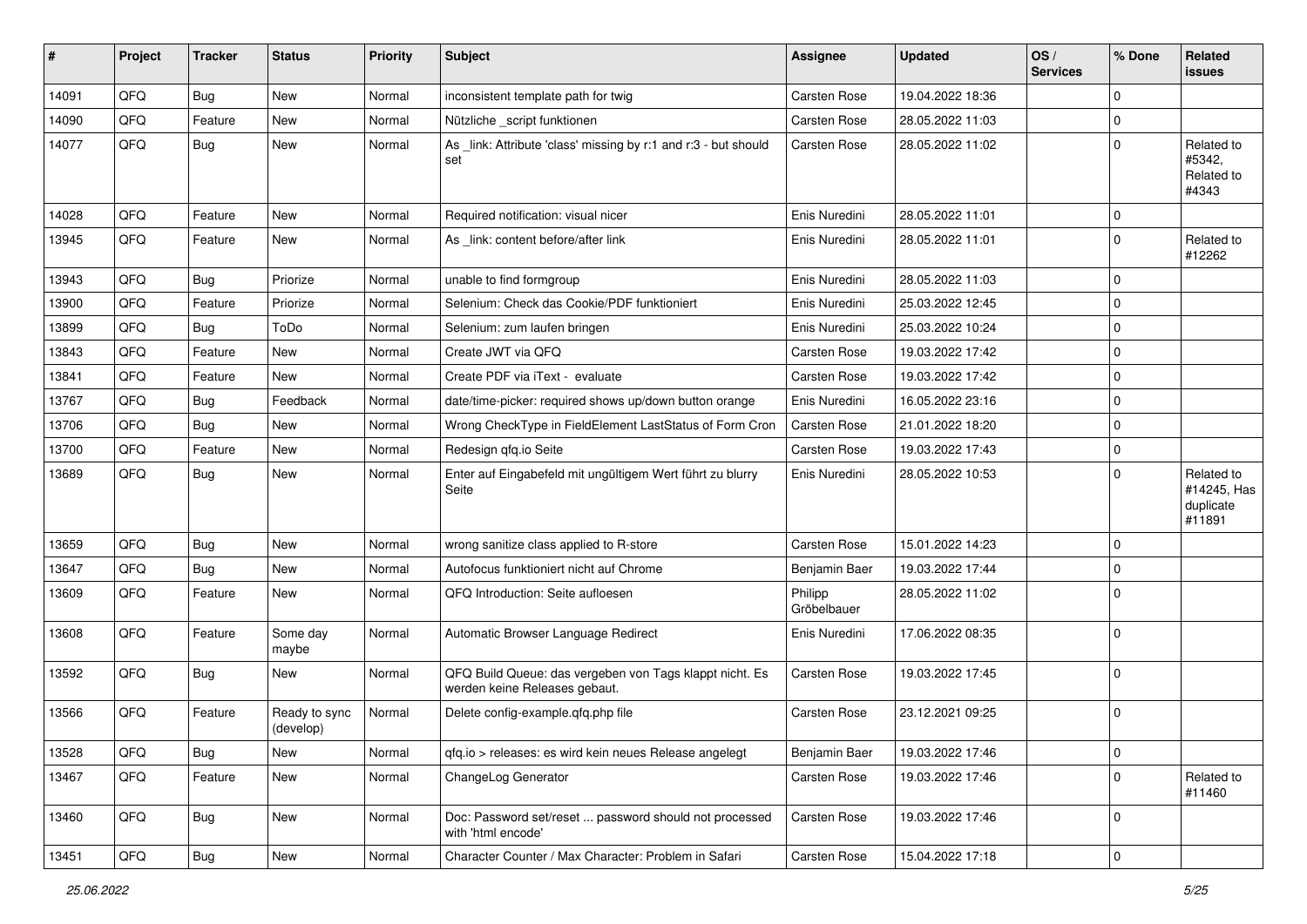| $\vert$ # | Project | <b>Tracker</b> | <b>Status</b>     | <b>Priority</b> | <b>Subject</b>                                                                                                                                      | <b>Assignee</b>     | <b>Updated</b>   | OS/<br><b>Services</b> | % Done      | Related<br><b>issues</b>                                               |
|-----------|---------|----------------|-------------------|-----------------|-----------------------------------------------------------------------------------------------------------------------------------------------------|---------------------|------------------|------------------------|-------------|------------------------------------------------------------------------|
| 13354     | QFQ     | Feature        | <b>New</b>        | Normal          | Using Websocket in QFQ                                                                                                                              | Carsten Rose        | 10.11.2021 15:47 |                        | $\mathbf 0$ |                                                                        |
| 13332     | QFQ     | Bug            | <b>New</b>        | Normal          | Multi Form: Required Felder werden visuell nicht markiert.                                                                                          | Carsten Rose        | 19.03.2022 17:47 |                        | $\mathbf 0$ |                                                                        |
| 13331     | QFQ     | <b>Bug</b>     | <b>New</b>        | Normal          | Multi Form: Clear Icon misplaced                                                                                                                    | Carsten Rose        | 19.03.2022 17:47 |                        | $\mathbf 0$ |                                                                        |
| 12989     | QFQ     | Bug            | <b>New</b>        | Normal          | empty string does not trigger dynamic update                                                                                                        | Enis Nuredini       | 28.05.2022 11:09 |                        | $\Omega$    |                                                                        |
| 12716     | QFQ     | Bug            | <b>New</b>        | Normal          | template group: Pattern only applied to first instance                                                                                              | Carsten Rose        | 19.03.2022 17:47 |                        | $\mathbf 0$ |                                                                        |
| 12714     | QFQ     | Bug            | <b>New</b>        | Normal          | Conversion of GIF to PDF broken when GIF contains Alpha.                                                                                            | Carsten Rose        | 19.03.2022 17:49 |                        | $\mathbf 0$ |                                                                        |
| 12679     | QFQ     | Feature        | <b>New</b>        | Normal          | tablesorter: custom column width                                                                                                                    | Carsten Rose        | 16.06.2021 11:10 |                        | $\mathbf 0$ |                                                                        |
| 12664     | QFQ     | Feature        | <b>New</b>        | Normal          | TinyMCE: report/remove malicous HTML/JS Code                                                                                                        | Carsten Rose        | 19.03.2022 17:47 |                        | $\mathbf 0$ | Related to<br>#14320                                                   |
| 12630     | QFQ     | Feature        | In Progress       | Normal          | Input: date[time]: min / max values                                                                                                                 | Enis Nuredini       | 20.06.2022 18:31 |                        | $\mathbf 0$ | Related to<br>#10096,<br>Related to<br>#14302,<br>Related to<br>#14303 |
| 12611     | QFQ     | Feature        | Some day<br>maybe | Normal          | Refactoring: Bootstrap with Lazy Loading                                                                                                            | Carsten Rose        | 08.06.2022 10:37 |                        | $\Omega$    | Related to<br>#12490,<br>Related to<br>#10013,<br>Related to<br>#7732  |
| 12603     | QFQ     | Feature        | <b>New</b>        | Normal          | Dropdown (Select), Radio, checkbox:<br>itemListAlways={{!SELECT key, value}}                                                                        | Carsten Rose        | 19.03.2022 17:47 |                        | $\Omega$    |                                                                        |
| 12581     | QFQ     | Bug            | <b>New</b>        | Normal          | Form.forward=close: Record 'new' in new browser tab > save<br>(& close) >> Form is not reloaded with new created record id<br>and stays in mode=new | <b>Carsten Rose</b> | 19.03.2022 17:48 |                        | $\mathbf 0$ |                                                                        |
| 12556     | QFQ     | Feature        | <b>New</b>        | Normal          | Pills Title: colored = static or dynamic on allrequiredgiven                                                                                        | Benjamin Baer       | 19.03.2022 17:49 |                        | $\mathbf 0$ |                                                                        |
| 12546     | QFQ     | <b>Bug</b>     | Feedback          | Normal          | Branch 'Development' - Unit Tests mit dirty workaround<br>angepasst                                                                                 | Carsten Rose        | 19.03.2022 17:48 |                        | $\Omega$    |                                                                        |
| 12520     | QFQ     | Bug            | <b>New</b>        | Normal          | Switch FE User: still active even FE User session expired                                                                                           | Carsten Rose        | 19.03.2022 17:48 |                        | $\mathbf 0$ |                                                                        |
| 12512     | QFQ     | <b>Bug</b>     | New               | Normal          | Some MySQL Installation can't use 'stored procedures'                                                                                               | Carsten Rose        | 19.03.2022 17:48 |                        | $\mathbf 0$ |                                                                        |
| 12504     | QFQ     | Feature        | Priorize          | Normal          | sql.log: report fe.id                                                                                                                               | Carsten Rose        | 05.05.2021 22:09 |                        | $\mathbf 0$ |                                                                        |
| 12503     | QFQ     | Feature        | Priorize          | Normal          | Detect dangerous UPDATE statement with missing WHERE                                                                                                | Carsten Rose        | 05.05.2021 22:09 |                        | $\mathbf 0$ |                                                                        |
| 12490     | QFQ     | Feature        | <b>New</b>        | Normal          | Loading Plugins in QFQ - see what tinymce does. (lazy<br>loading)                                                                                   | Benjamin Baer       | 08.06.2022 10:37 |                        | $\Omega$    | Related to<br>#12611,<br>Related to<br>#10013,<br>Related to<br>#7732  |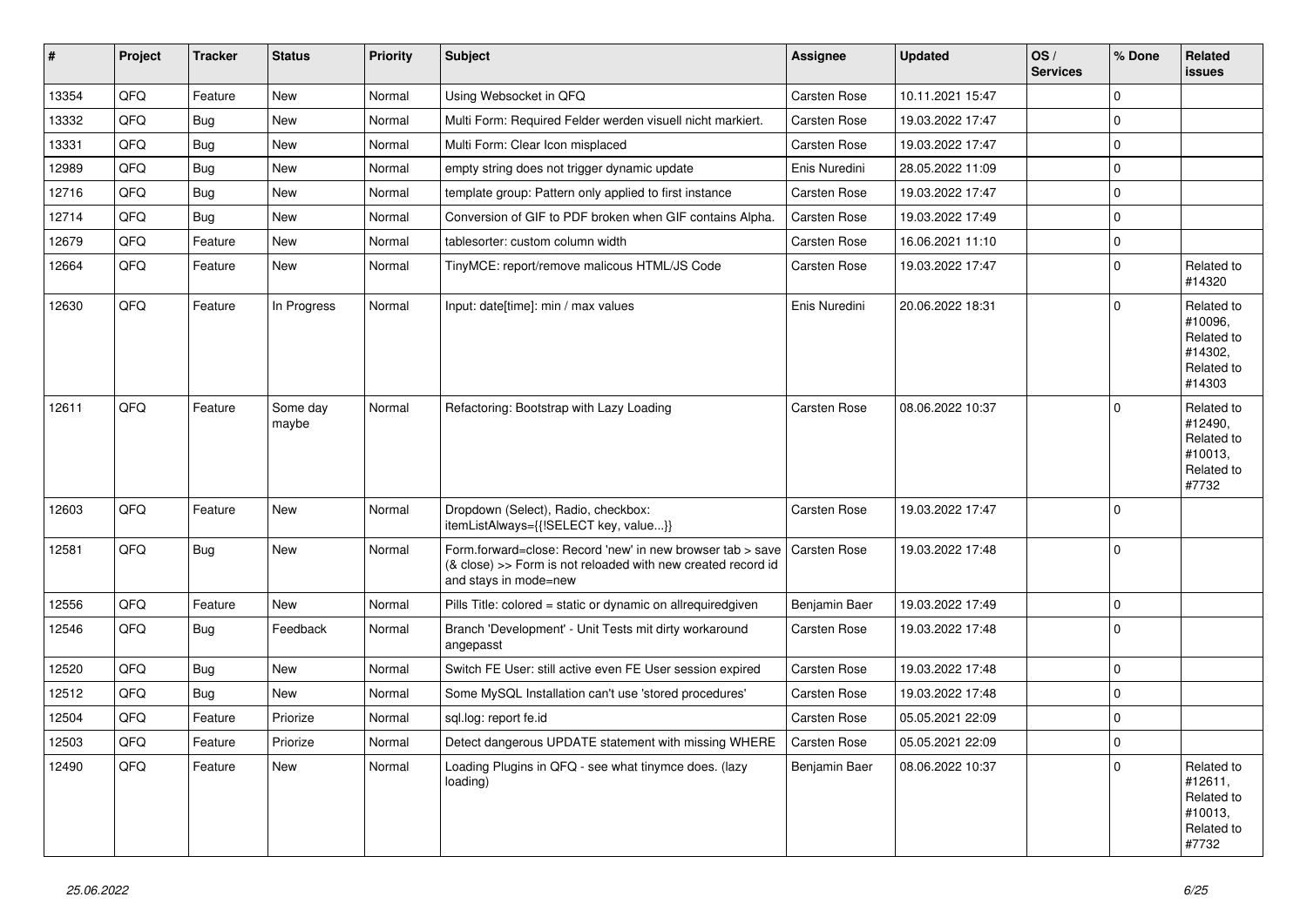| #     | Project | <b>Tracker</b> | <b>Status</b>     | <b>Priority</b> | Subject                                                                                                        | Assignee      | <b>Updated</b>   | OS/<br><b>Services</b> | % Done      | Related<br><b>issues</b>                                                    |
|-------|---------|----------------|-------------------|-----------------|----------------------------------------------------------------------------------------------------------------|---------------|------------------|------------------------|-------------|-----------------------------------------------------------------------------|
| 12480 | QFQ     | Feature        | New               | Normal          | If QFQ upgrade is running, block further request                                                               | Carsten Rose  | 03.05.2021 20:45 |                        | $\Omega$    |                                                                             |
| 12477 | QFQ     | Feature        | New               | Normal          | Support for refactoring: Form, FormElement, diverse<br>Tabellen/Spalten, tt-content Records                    | Carsten Rose  | 03.05.2021 20:45 |                        | $\mathbf 0$ |                                                                             |
| 12476 | QFQ     | Feature        | New               | Normal          | clearMe: a) should trigger 'dirty', b) sticky on textarea resize                                               | Benjamin Baer | 04.01.2022 08:40 |                        | $\mathbf 0$ | Related to<br>#9528                                                         |
| 12474 | QFQ     | Feature        | New               | Normal          | Check BaseConfigURL if it is given and the the last char is '/'                                                | Carsten Rose  | 03.05.2021 20:45 |                        | 0           |                                                                             |
| 12465 | QFQ     | Feature        | New               | Normal          | QFQ Function: use in FE to fill StoreRecord                                                                    | Carsten Rose  | 05.05.2021 21:58 |                        | $\mathbf 0$ |                                                                             |
| 12452 | QFQ     | Feature        | Priorize          | Normal          | BaseURL: alsways with '/' at the end                                                                           | Carsten Rose  | 19.06.2022 13:45 |                        | $\Omega$    | Related to<br>#10782                                                        |
| 12439 | QFQ     | Feature        | In Progress       | Normal          | TinyMCE Paste from Word & Character Count/Limit                                                                | Carsten Rose  | 05.05.2021 22:15 |                        | $\mathbf 0$ |                                                                             |
| 12413 | QFQ     | Feature        | New               | Normal          | STORE_TYPO3: enhance for {{be_users.email:T}},<br>{{fe_users.email:T}}                                         | Carsten Rose  | 03.05.2021 20:45 |                        | $\Omega$    | Related to<br>#12412,<br>Related to<br>#10012                               |
| 12412 | QFQ     | Feature        | New               | Normal          | Action/Escape qualifier 'e' (empty), '0': if given, an empty<br>string (or '0') will be treated as 'not found' | Carsten Rose  | 08.05.2021 09:40 |                        | $\Omega$    | Related to<br>#12413,<br>Related to<br>#10012                               |
| 12400 | QFQ     | Feature        | New               | Normal          | Tutorial ist in QFQ Doku, Wird in der Suche gefunden, es<br>gibt aber kein Menupunkt - Inhalt ueberpruefen     | Carsten Rose  | 03.05.2021 20:45 |                        | 0           |                                                                             |
| 12337 | QFQ     | Feature        | Some day<br>maybe | Normal          | Database.php: better caching                                                                                   | Carsten Rose  | 16.09.2021 15:10 |                        | 0           |                                                                             |
| 12330 | QFQ     | Feature        | <b>New</b>        | Normal          | Copy to input field / text area / TinyMCE                                                                      | Carsten Rose  | 07.04.2021 09:01 |                        | 0           |                                                                             |
| 12327 | QFQ     | Bug            | <b>New</b>        | Normal          | Copy to clipboard: Glyphicon can not be changed                                                                | Carsten Rose  | 27.12.2021 17:59 |                        | $\mathbf 0$ |                                                                             |
| 12325 | QFQ     | Bug            | Priorize          | Normal          | MultiDB form.dblndex not working for report syntax                                                             | Carsten Rose  | 07.09.2021 13:37 |                        | $\Omega$    | Related to<br>#12145,<br>Related to<br>#12314                               |
| 12315 | QFQ     | Feature        | Some day<br>maybe | Normal          | Form History (Diffs) / Backups                                                                                 | Carsten Rose  | 16.09.2021 15:10 |                        | 0           |                                                                             |
| 12269 | QFQ     | Feature        | <b>New</b>        | Normal          | 2FA - Login                                                                                                    | Carsten Rose  | 03.05.2021 20:45 |                        | 0           |                                                                             |
| 12262 | QFQ     | Feature        | ToDo              | Normal          | Form buttons on top: more customable                                                                           | Enis Nuredini | 17.06.2022 10:44 |                        | $\Omega$    | Related to<br>#13945, Has<br>duplicate<br>#4046, Has<br>duplicate<br>#10080 |
| 12187 | QFQ     | Bug            | <b>New</b>        | Normal          | Trigger FormAsFile() via Report: probably problem with multi<br>DB setup                                       | Carsten Rose  | 20.03.2021 21:20 |                        | 0           |                                                                             |
| 12163 | QFQ     | Feature        | New               | Normal          | Checkbox: table wrap                                                                                           | Carsten Rose  | 03.05.2021 20:51 |                        | 0           |                                                                             |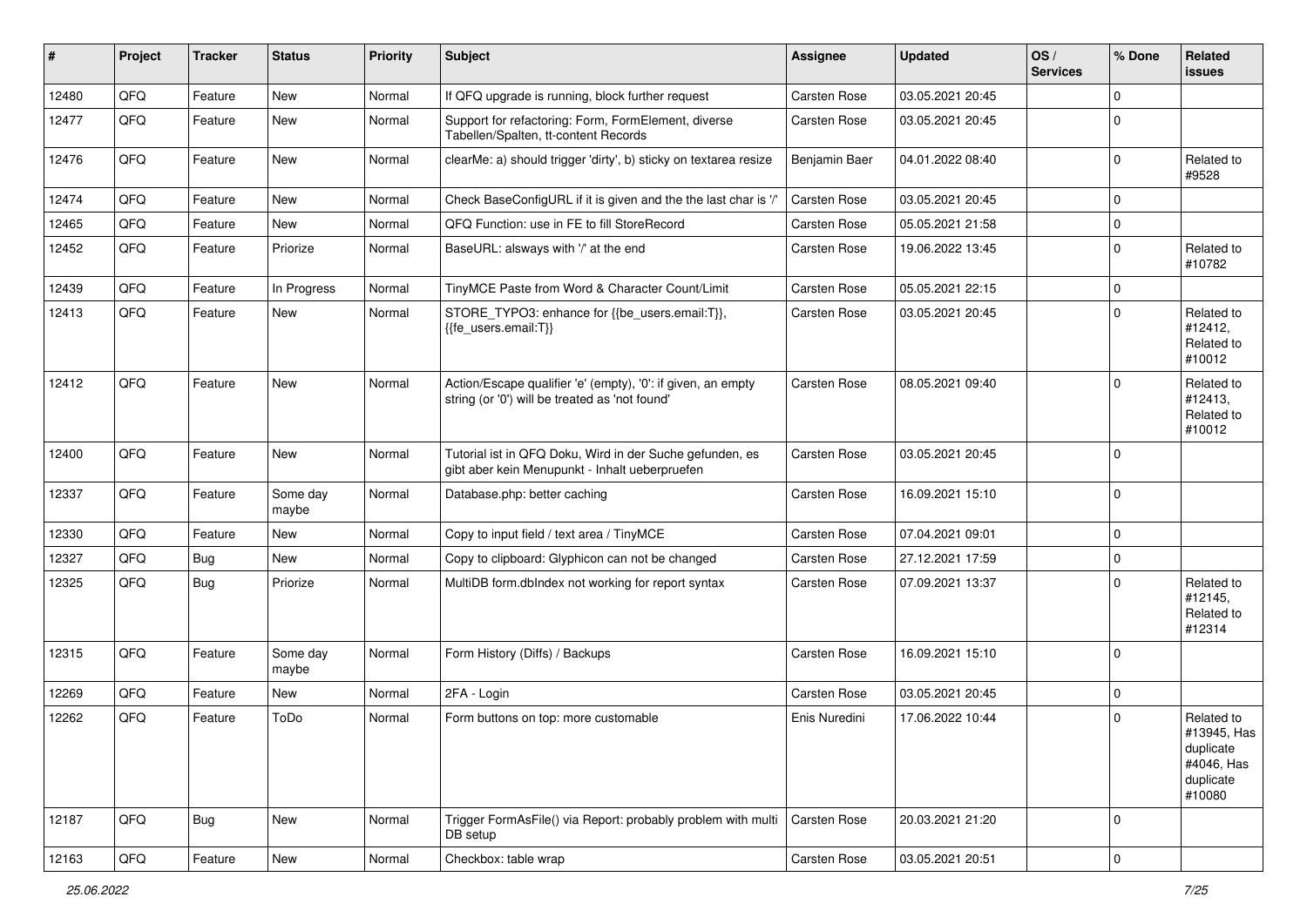| #     | Project | <b>Tracker</b> | <b>Status</b> | <b>Priority</b> | Subject                                                                                              | <b>Assignee</b>                                        | <b>Updated</b>   | OS/<br><b>Services</b> | % Done      | Related<br><b>issues</b> |                      |
|-------|---------|----------------|---------------|-----------------|------------------------------------------------------------------------------------------------------|--------------------------------------------------------|------------------|------------------------|-------------|--------------------------|----------------------|
| 12162 | QFQ     | Feature        | <b>New</b>    | Normal          | FE.type=sendmail: personalized mailing (several mails) via<br>template                               | Carsten Rose                                           | 03.05.2021 20:45 |                        | $\Omega$    |                          |                      |
| 12156 | QFQ     | Feature        | <b>New</b>    | Normal          | Form: Optional disable 'leave page'                                                                  |                                                        | 03.05.2021 20:45 |                        | $\Omega$    |                          |                      |
| 12146 | QFQ     | Feature        | <b>New</b>    | Normal          | Autocron Job: Anzeigen wann der naechste Job ausgefuehrt<br>wird, resp das er nicht ausgefuehrt wird | Carsten Rose                                           | 15.03.2021 15:23 |                        | $\Omega$    |                          |                      |
| 12135 | QFQ     | Feature        | New           | Normal          | Subrecord: Notiz                                                                                     |                                                        | 24.04.2021 16:58 |                        | $\Omega$    |                          |                      |
| 12133 | QFQ     | <b>Bug</b>     | <b>New</b>    | Normal          | NPM, phpSpreadSheet aktualisieren                                                                    | Carsten Rose                                           | 15.03.2021 09:04 |                        | $\mathbf 0$ |                          |                      |
| 12119 | QFQ     | Feature        | <b>New</b>    | Normal          | AS paged: error message missing if there ist no 'r' argument.                                        | <b>Carsten Rose</b>                                    | 03.05.2021 20:51 |                        | 0 l         |                          |                      |
| 12109 | QFQ     | Feature        | New           | Normal          | Donwload Link: Plain, SIP, Persistent Link, Peristent SIP -<br>new notation                          | Carsten Rose                                           | 03.05.2021 20:45 |                        | $\Omega$    | Related to<br>#12085     |                      |
| 12045 | QFQ     | Bug            | <b>New</b>    | Normal          | templateGroup afterSave FE: Aufruf ohne<br>sqlHonorFormElements funktioniert nicht                   | Carsten Rose                                           | 18.02.2021 16:33 |                        | $\Omega$    |                          |                      |
| 12040 | QFQ     | <b>Bug</b>     | <b>New</b>    | Normal          | FE Mode 'hidden' für zwei FEs auf einer Zeile                                                        | Carsten Rose                                           | 18.02.2021 10:13 |                        | $\Omega$    |                          |                      |
| 12039 | QFQ     | Feature        | <b>New</b>    | Normal          | Missing htmlSpecialChar() in pre processing on form submit                                           |                                                        | 18.02.2021 00:09 |                        | $\Omega$    | Related to<br>#14320     |                      |
| 12038 | QFQ     | Feature        | New           | Normal          | a) STORE_VAR: filenameOnlyStripUniq, b) SP:<br>QSTRIPUNIQ()                                          |                                                        | 17.02.2021 23:55 |                        | $\Omega$    |                          |                      |
| 12024 | QFQ     | Feature        | <b>New</b>    | Normal          | Excel Export: text columns by default decode<br>htmlspeciachar()                                     | Carsten Rose                                           | 17.02.2021 23:55 |                        | $\Omega$    | Related to<br>#12022     |                      |
| 12023 | QFQ     | Feature        | New           | Normal          | MySQL Stored Precdure: QDECODESPECIALCHAR()                                                          | Carsten Rose                                           | 16.02.2021 11:16 |                        | $\Omega$    | Related to<br>#12022     |                      |
| 11980 | QFQ     | Feature        | In Progress   | Normal          | protected verzeichnis MUSS geschützt werden                                                          | Carsten Rose                                           | 07.09.2021 13:30 |                        | 0           |                          |                      |
| 11955 | QFQ     | Feature        | <b>New</b>    | Normal          | subrecord: new title option to set <th> attributes - e.g. to<br/>customize tablesorter options.</th> | attributes - e.g. to<br>customize tablesorter options. | Carsten Rose     | 03.05.2021 20:47       |             | $\Omega$                 | Related to<br>#11775 |
| 11892 | QFQ     | Feature        | <b>New</b>    | Normal          | tablesorter: columns with links are hard to order - new<br>qualifier 'Y: <ord>'</ord>                | Enis Nuredini                                          | 23.03.2022 09:22 |                        | $\Omega$    |                          |                      |
| 11775 | QFQ     | Feature        | <b>New</b>    | Normal          | Subrecord Tooltip pro Feld                                                                           | Carsten Rose                                           | 18.12.2020 15:22 |                        | $\Omega$    | Related to<br>#11955     |                      |
| 11752 | QFQ     | Bug            | New           | Normal          | checkbox renders multiple input elements with same name                                              | Carsten Rose                                           | 17.12.2020 14:58 |                        | $\mathbf 0$ | Related to<br>#11750     |                      |
| 11747 | QFQ     | Feature        | <b>New</b>    | Normal          | Maintenance Page with Redirect                                                                       | Carsten Rose                                           | 03.05.2021 20:47 |                        | $\Omega$    | Related to<br>#11741     |                      |
| 11716 | QFQ     | Feature        | New           | Normal          | Form an beliebiger Stelle im Report anzeigen                                                         |                                                        | 09.12.2020 09:47 |                        | $\mathbf 0$ |                          |                      |
| 11715 | QFQ     | Bug            | <b>New</b>    | Normal          | acceptZeroAsRequired and requiredOffButMark do not<br>coincide                                       |                                                        | 08.12.2020 12:13 |                        | 0           |                          |                      |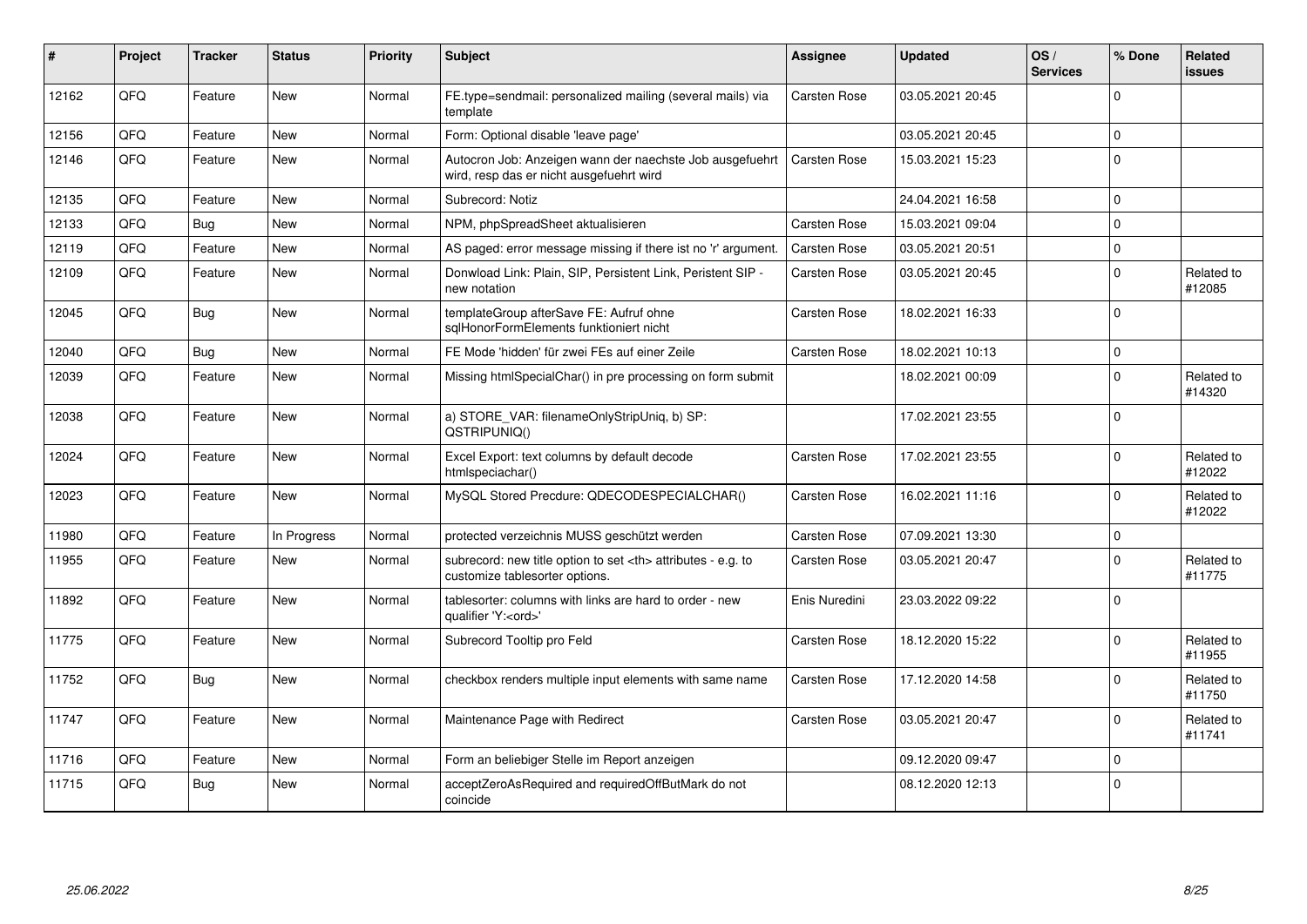| $\vert$ # | Project | <b>Tracker</b> | <b>Status</b>     | <b>Priority</b> | <b>Subject</b>                                                                      | Assignee            | <b>Updated</b>   | OS/<br><b>Services</b> | % Done      | Related<br><b>issues</b>                                                                                                       |
|-----------|---------|----------------|-------------------|-----------------|-------------------------------------------------------------------------------------|---------------------|------------------|------------------------|-------------|--------------------------------------------------------------------------------------------------------------------------------|
| 11702     | QFQ     | Feature        | <b>New</b>        | Normal          | HTML Special Char makes no sense for 'allbut' if '&' is<br>forbidden                | Carsten Rose        | 07.12.2021 16:35 |                        | $\Omega$    | Related to<br>#5112,<br>Related to<br>#14320                                                                                   |
| 11695     | QFQ     | <b>Bug</b>     | <b>New</b>        | Normal          | MultiForm required FE Error                                                         | Carsten Rose        | 04.12.2020 13:34 |                        | $\Omega$    |                                                                                                                                |
| 11668     | QFQ     | Bug            | <b>New</b>        | Normal          | Play function.sql - problem with mysql                                              | Carsten Rose        | 03.05.2021 20:48 |                        | $\Omega$    |                                                                                                                                |
| 11667     | QFQ     | <b>Bug</b>     | <b>New</b>        | Normal          | MySQL mariadb-server-10.3: Incorrect datetime value                                 | Carsten Rose        | 03.05.2021 20:48 |                        | $\Omega$    |                                                                                                                                |
| 11535     | QFQ     | Feature        | New               | Normal          | Ability to create SQL columns in frontend QFQ forms                                 |                     | 17.11.2020 12:11 |                        | $\Omega$    |                                                                                                                                |
| 11534     | QFQ     | Feature        | <b>New</b>        | Normal          | Report: Action on selected rows - Table batchprocessing<br>feature                  |                     | 18.11.2020 08:15 |                        | $\Omega$    |                                                                                                                                |
| 11523     | QFQ     | Feature        | <b>New</b>        | Normal          | Mit dynamic Update erkennen, ob Upload gemacht wurde                                | <b>Carsten Rose</b> | 13.11.2020 15:07 |                        | $\Omega$    | Related to<br>#9533                                                                                                            |
| 11522     | QFQ     | Bug            | New               | Normal          | Aus/Einblenden von Reitern                                                          |                     | 13.11.2020 14:58 |                        | $\mathbf 0$ |                                                                                                                                |
| 11517     | QFQ     | <b>Bug</b>     | In Progress       | Normal          | extraButtonInfo Broken for multiple FormElements                                    | Carsten Rose        | 12.05.2022 13:12 |                        | $\mathbf 0$ | Related to<br>#7890,<br>Related to<br>#3811, Has<br>duplicate<br>#10905, Has<br>duplicate<br>#10553, Has<br>duplicate<br>#6779 |
| 11516     | QFQ     | Feature        | <b>New</b>        | Normal          | Multi Page Form (Previous/Next Buttons)                                             | Carsten Rose        | 16.03.2021 17:52 |                        | $\mathbf 0$ |                                                                                                                                |
| 11504     | QFQ     | Feature        | <b>New</b>        | Normal          | Dynamic Update: Button text update for 'Save',' Close' &<br>'Delete'                | Carsten Rose        | 12.11.2020 23:44 |                        | $\Omega$    |                                                                                                                                |
| 11460     | QFQ     | Feature        | <b>New</b>        | Normal          | Easier creation of changelog: gitchangelog                                          | Carsten Rose        | 12.06.2021 10:20 |                        | $\Omega$    | Related to<br>#13467                                                                                                           |
| 11347     | QFQ     | <b>Bug</b>     | Feedback          | Normal          | If Bedingungen funktionieren nicht korrekt                                          | Christoph Fuchs     | 21.03.2021 20:37 |                        | $\pmb{0}$   |                                                                                                                                |
| 11323     | QFQ     | Feature        | Some day<br>maybe | Normal          | Report Frontend Editor Modal + Codemirror                                           | <b>Carsten Rose</b> | 16.09.2021 15:10 |                        | $\mathbf 0$ | Related to<br>#11036                                                                                                           |
| 11322     | QFQ     | Feature        | Some day<br>maybe | Normal          | Form Element JSON - (multiline parameter field)                                     | Carsten Rose        | 16.09.2021 15:10 |                        | $\Omega$    |                                                                                                                                |
| 11320     | QFQ     | Feature        | Priorize          | Normal          | Typo3 Version 10 support                                                            | Carsten Rose        | 05.05.2021 22:09 |                        | $\mathbf 0$ |                                                                                                                                |
| 11239     | QFQ     | <b>Bug</b>     | New               | Normal          | Radiobutton (plain): horizontales Rendern abhängig vom<br>Datentyp in der Datenbank | Carsten Rose        | 30.09.2020 18:37 |                        | $\mathbf 0$ |                                                                                                                                |
| 11217     | QFQ     | Feature        | Some day<br>maybe | Normal          | <b>Extend Script Functionality</b>                                                  | Carsten Rose        | 16.09.2021 15:10 |                        | $\Omega$    |                                                                                                                                |
| 11080     | QFQ     | Feature        | <b>New</b>        | Normal          | Send MQTT messages                                                                  | Carsten Rose        | 29.08.2020 19:49 |                        | $\mathbf 0$ |                                                                                                                                |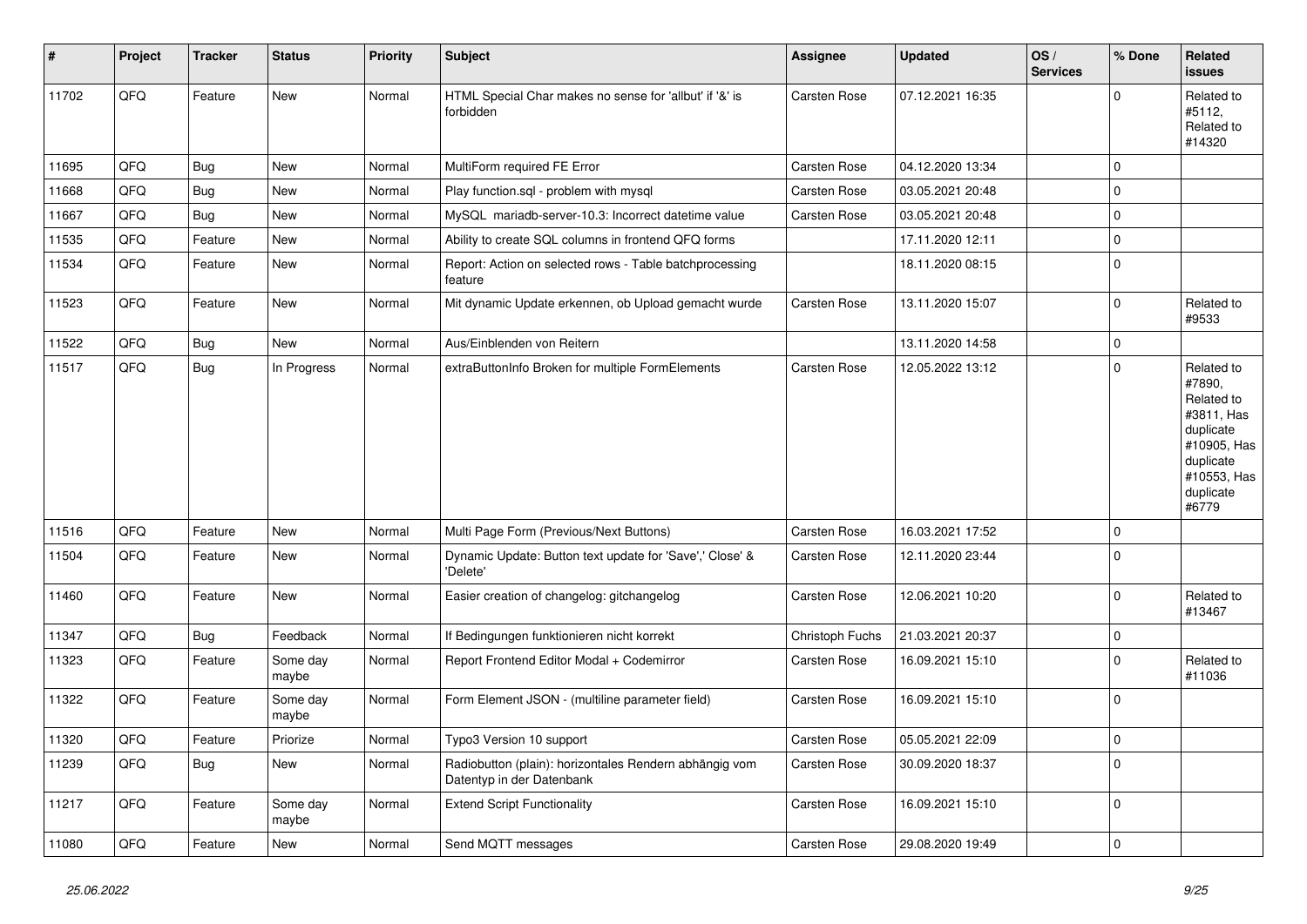| $\vert$ # | Project | <b>Tracker</b> | <b>Status</b>     | <b>Priority</b> | <b>Subject</b>                                                                      | Assignee            | <b>Updated</b>   | OS/<br><b>Services</b> | % Done      | Related<br><b>issues</b>                                             |
|-----------|---------|----------------|-------------------|-----------------|-------------------------------------------------------------------------------------|---------------------|------------------|------------------------|-------------|----------------------------------------------------------------------|
| 11076     | QFQ     | Feature        | In Progress       | Normal          | SELECT  AS _websocket                                                               | Carsten Rose        | 30.08.2020 17:49 |                        | $\mathbf 0$ |                                                                      |
| 11036     | QFQ     | Feature        | Some day<br>maybe | Normal          | inline report editor permissions                                                    | Carsten Rose        | 16.09.2021 15:09 |                        | $\Omega$    | Related to<br>#11323                                                 |
| 10996     | QFQ     | Feature        | New               | Normal          | Download video via sip: no seek                                                     | Carsten Rose        | 12.08.2020 14:18 |                        | $\mathbf 0$ |                                                                      |
| 10979     | QFQ     | Feature        | New               | Normal          | Ajax Calls an API - dataReport                                                      | Carsten Rose        | 11.05.2022 12:15 |                        | $\mathbf 0$ |                                                                      |
| 10976     | QFQ     | Feature        | New               | Normal          | Excel Export Verbesserungen                                                         | Carsten Rose        | 06.08.2020 10:56 |                        | $\Omega$    |                                                                      |
| 10937     | QFQ     | Bug            | New               | Normal          | Fehler mit abhängigen Select- Feldern beim Positionieren                            | Carsten Rose        | 12.11.2020 23:45 |                        | $\mathbf 0$ |                                                                      |
| 10890     | QFQ     | Bug            | New               | Normal          | AutoCron hangs                                                                      |                     | 20.07.2020 13:56 |                        | $\mathbf 0$ |                                                                      |
| 10874     | QFQ     | Feature        | <b>New</b>        | Normal          | Erstellen eines Foreign Keys in der Tabelle "FormElement"                           |                     | 13.07.2020 10:11 |                        | $\mathbf 0$ |                                                                      |
| 10819     | QFQ     | Feature        | New               | Normal          | Persistent SIP - second try                                                         | Carsten Rose        | 29.06.2020 23:02 |                        | $\Omega$    | Related to<br>#6261                                                  |
| 10782     | QFQ     | Feature        | Feedback          | Normal          | Tiny MCE: Image Upload                                                              | Enis Nuredini       | 16.05.2022 23:16 |                        | $\Omega$    | Related to<br>#12452                                                 |
| 10763     | QFQ     | Feature        | <b>New</b>        | Normal          | form accessed and submitted despite logout?                                         |                     | 16.06.2020 11:43 |                        | $\mathbf 0$ |                                                                      |
| 10759     | QFQ     | Bug            | New               | Normal          | emptyMeansNull - Feld falsch aktualisiert                                           |                     | 12.11.2020 23:45 |                        | $\mathbf 0$ |                                                                      |
| 10745     | QFQ     | Feature        | Some day<br>maybe | Normal          | <b>Tablesorter Excel Export</b>                                                     | Carsten Rose        | 16.09.2021 15:09 |                        | $\Omega$    |                                                                      |
| 10738     | QFQ     | Feature        | Some day<br>maybe | Normal          | CORS headers for external API requests                                              |                     | 10.06.2020 14:00 |                        | $\mathbf 0$ |                                                                      |
| 10716     | QFQ     | Feature        | Some day<br>maybe | Normal          | Business Logic mit Externen Skripten                                                | <b>Carsten Rose</b> | 16.09.2021 15:10 |                        | $\mathbf 0$ | Related to<br>#10713,<br>Related to<br>#8217                         |
| 10714     | QFQ     | Feature        | <b>New</b>        | Normal          | multi Table Form                                                                    | Carsten Rose        | 16.03.2021 18:44 |                        | 0           |                                                                      |
| 10704     | QFQ     | Bug            | New               | Normal          | wkhtml problem rendering fullCalendar.js / fabric.js >><br>successor: puppeteer     | Carsten Rose        | 12.11.2020 23:45 |                        | $\mathbf 0$ | Related to<br>#5024,<br>Related to<br>#4650,<br>Related to<br>#10715 |
| 10661     | QFQ     | Bug            | In Progress       | Normal          | Typo3 Warnungen                                                                     | Carsten Rose        | 07.09.2021 13:23 |                        | $\Omega$    | Related to<br>#12440                                                 |
| 10658     | QFO     | <b>Bug</b>     | New               | Normal          | processReadOnly broken                                                              | Carsten Rose        | 27.05.2020 17:55 |                        | 0           |                                                                      |
| 10593     | QFQ     | Feature        | New               | Normal          | label2: text behind input element                                                   | Carsten Rose        | 16.05.2020 10:57 |                        | $\mathbf 0$ |                                                                      |
| 10588     | QFQ     | Bug            | New               | Normal          | typeahed Tag: Doku anpassen                                                         | Carsten Rose        | 12.11.2020 23:45 |                        | 0           |                                                                      |
| 10569     | QFQ     | Feature        | Priorize          | Normal          | link blank more safe                                                                | Enis Nuredini       | 25.03.2022 12:44 |                        | 0           |                                                                      |
| 10463     | QFQ     | Feature        | New               | Normal          | Report_link: expliztes setzen von HTML Tags (Bedarf fuer<br>'data-selenium' & 'id') | Enis Nuredini       | 23.03.2022 09:23 |                        | 0           | Related to<br>#7648                                                  |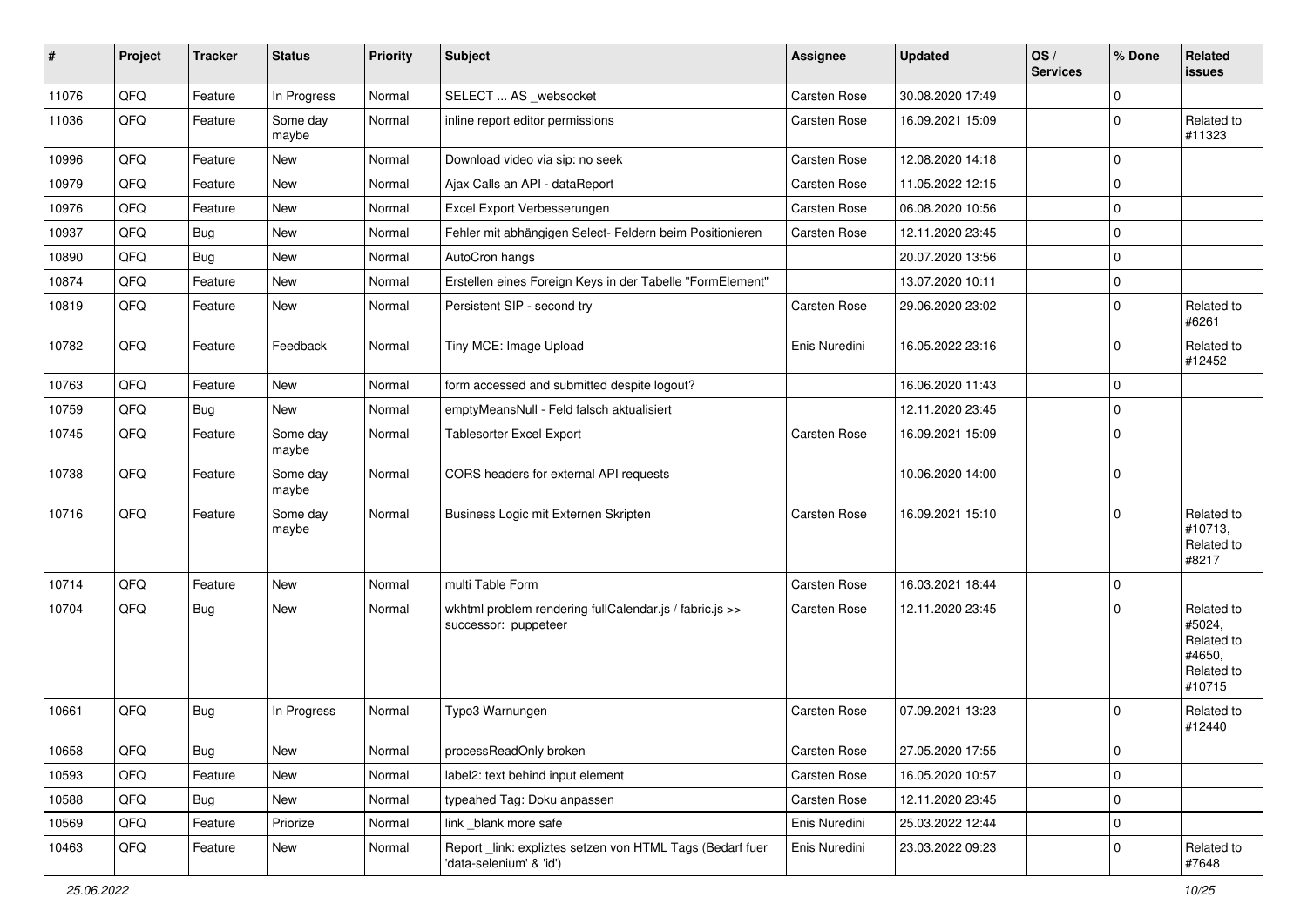| #     | Project | <b>Tracker</b> | <b>Status</b>     | <b>Priority</b> | <b>Subject</b>                                                                           | <b>Assignee</b> | <b>Updated</b>   | OS/<br><b>Services</b> | % Done         | Related<br><b>issues</b>                                               |
|-------|---------|----------------|-------------------|-----------------|------------------------------------------------------------------------------------------|-----------------|------------------|------------------------|----------------|------------------------------------------------------------------------|
| 10443 | QFQ     | Feature        | In Progress       | Normal          | Konzept_api / _live                                                                      | Carsten Rose    | 07.05.2020 09:39 |                        | $\Omega$       |                                                                        |
| 10384 | QFQ     | Feature        | <b>New</b>        | Normal          | Parameter Exchange QFQ Instances                                                         |                 | 07.05.2020 09:38 |                        | $\mathbf 0$    |                                                                        |
| 10345 | QFQ     | Feature        | <b>New</b>        | Normal          | Templates - Patterns QFQ Style                                                           |                 | 03.05.2021 21:01 |                        | 0              | Related to<br>#10713                                                   |
| 10324 | QFQ     | <b>Bug</b>     | New               | Normal          | Excel Export mit Template funktioniert nur, wenn Template<br>vor uid kommt               |                 | 30.03.2020 11:20 |                        | $\Omega$       | Related to<br>#10257                                                   |
| 10322 | QFQ     | Bug            | New               | Normal          | FormElement / Radio: missing column 'enum' >> FE not<br>reported                         | Carsten Rose    | 07.05.2020 09:37 |                        | 0              |                                                                        |
| 10124 | QFQ     | Feature        | Feedback          | Normal          | qfq AAI-Login                                                                            | Karin Niffeler  | 07.05.2020 09:36 |                        | 0              |                                                                        |
| 10119 | QFQ     | Feature        | New               | Normal          | Dropdown (selectlist) & TypeAhead: format and catagorize list                            | Carsten Rose    | 07.05.2020 09:36 |                        | $\mathbf 0$    |                                                                        |
| 10116 | QFQ     | Feature        | Some day<br>maybe | Normal          | TypeAhead: Tag - show inside 'input' element                                             | Carsten Rose    | 16.09.2021 15:09 |                        | $\Omega$       |                                                                        |
| 10095 | QFQ     | Feature        | Some day<br>maybe | Normal          | Generic Gitlab Integration into QFQ                                                      | Carsten Rose    | 16.09.2021 15:10 |                        | $\mathbf 0$    |                                                                        |
| 10082 | QFQ     | Bug            | New               | Normal          | FE.type=SELECT - 'sanatize' Class                                                        | Carsten Rose    | 07.05.2020 09:36 |                        | $\Omega$       | Related to<br>#10081                                                   |
| 10080 | QFQ     | Feature        | New               | Normal          | Popup on 'save' / 'close': configure dialog (answer<br>yes/no/cancle/)                   | Carsten Rose    | 28.03.2021 20:52 |                        | 0              | Is duplicate<br>of #12262                                              |
| 10015 | QFQ     | Feature        | Priorize          | Normal          | Monospace in Textarea                                                                    | Carsten Rose    | 03.02.2020 13:40 |                        | $\mathbf 0$    |                                                                        |
| 10014 | QFQ     | Feature        | New               | Normal          | Manual.rst: describe behaviour and process order of<br>fillStoreVar, slaveId, sqlBefore, | Carsten Rose    | 01.02.2020 22:31 |                        | $\mathbf 0$    |                                                                        |
| 10013 | QFQ     | Feature        | Some day<br>maybe | Normal          | FE.typ=editor: CodeMirror                                                                | Carsten Rose    | 08.06.2022 10:37 |                        | 0              | Related to<br>#12611,<br>Related to<br>#12490,<br>Related to<br>#7732  |
| 10012 | QFQ     | Feature        | Priorize          | Normal          | redirectAllMailTo: {{beEmail:T}}                                                         | Carsten Rose    | 08.05.2021 09:54 |                        | $\mathbf 0$    | Related to<br>#12412,<br>Related to<br>#12413,<br>Related to<br>#10011 |
| 10011 | QFG     | Feature        | Priorize          | Normal          | Offer new STORE_TYPO3 Variable 'beUser', 'beEmail'                                       | Carsten Rose    | 08.05.2021 09:51 |                        | $\mathbf 0$    | Related to<br>#10012,<br>Related to<br>#12511                          |
| 10005 | QFQ     | Feature        | Priorize          | Normal          | Report / special column name:  AS _calendar                                              | Carsten Rose    | 03.06.2020 17:28 |                        | 0              |                                                                        |
| 10003 | QFQ     | Feature        | Priorize          | Normal          | fieldset: stronger visualize group                                                       | Benjamin Baer   | 12.02.2020 08:13 |                        | $\mathbf 0$    |                                                                        |
| 9983  | QFQ     | Feature        | New               | Normal          | Report Notation: new keyword 'range'                                                     | Carsten Rose    | 01.02.2020 15:55 |                        | $\overline{0}$ |                                                                        |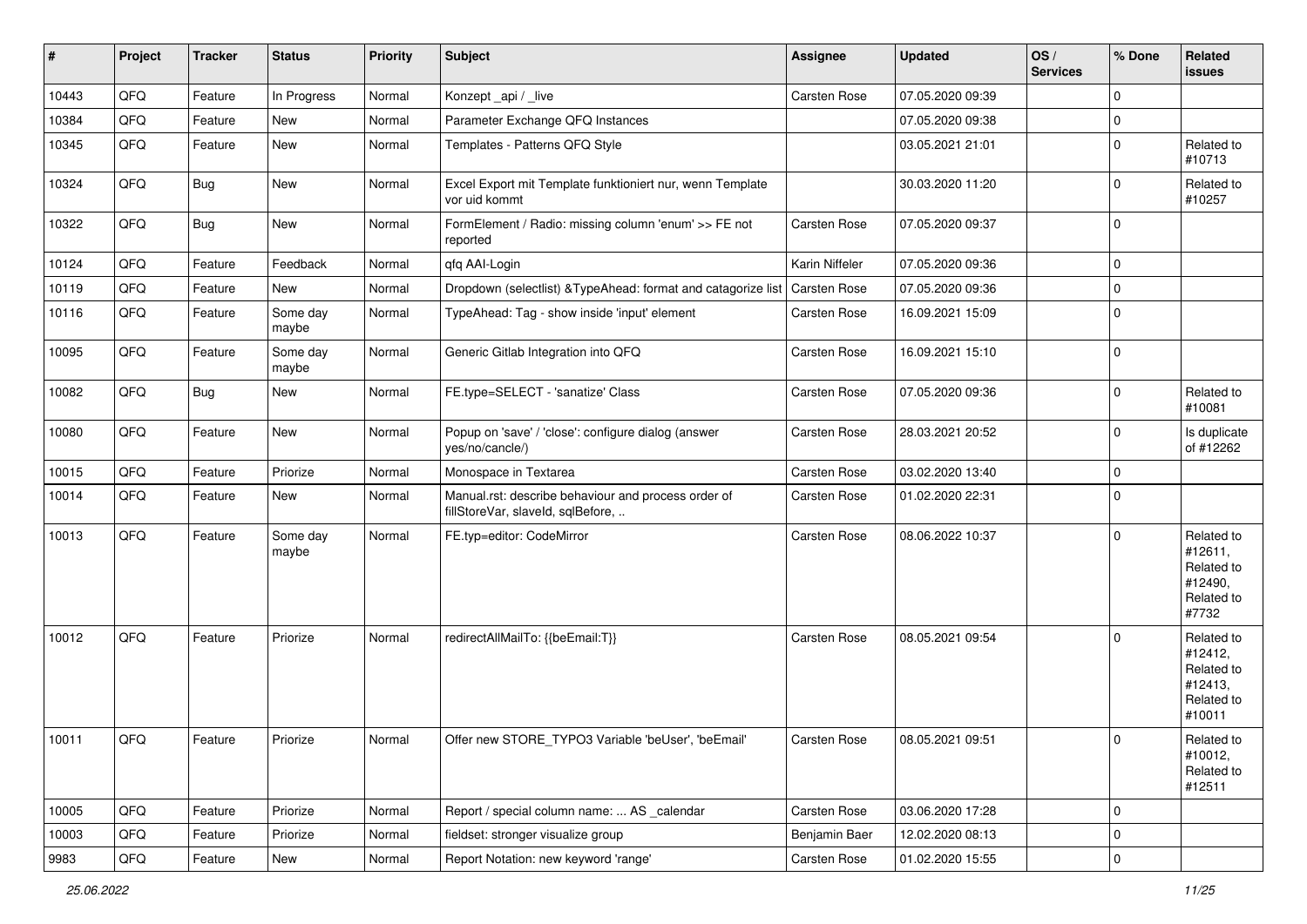| $\vert$ # | Project | <b>Tracker</b> | <b>Status</b>     | <b>Priority</b> | Subject                                                                                                                               | <b>Assignee</b> | <b>Updated</b>   | OS/<br><b>Services</b> | % Done      | Related<br><b>issues</b>                                                |
|-----------|---------|----------------|-------------------|-----------------|---------------------------------------------------------------------------------------------------------------------------------------|-----------------|------------------|------------------------|-------------|-------------------------------------------------------------------------|
| 9975      | QFQ     | Bug            | Priorize          | Normal          | Dropdown Menu: 'r:3' broken                                                                                                           | Carsten Rose    | 01.02.2020 10:13 |                        | $\Omega$    |                                                                         |
| 9968      | QFQ     | Feature        | Priorize          | Normal          | Tooltip in Links for Developer                                                                                                        | Carsten Rose    | 01.02.2020 23:17 |                        | $\mathbf 0$ |                                                                         |
| 9958      | QFQ     | <b>Bug</b>     | Priorize          | Normal          | Broken subrecord query: no error message                                                                                              | Carsten Rose    | 05.02.2021 15:15 |                        | $\Omega$    |                                                                         |
| 9947      | QFQ     | <b>Bug</b>     | Priorize          | Normal          | Unwanted error message if missing 'typeAheadSqlPrefetch'                                                                              | Carsten Rose    | 01.02.2020 10:13 |                        | $\mathbf 0$ |                                                                         |
| 9928      | QFQ     | Feature        | Priorize          | Normal          | SpecialColumnName: a) Deprecated: ' AS "_+tag " ', b)<br>New: ' AS "_ <tag1><tag2>" '</tag2></tag1>                                   | Carsten Rose    | 01.02.2020 23:17 |                        | 0           | Related to<br>#9929                                                     |
| 9927      | QFQ     | Feature        | New               | Normal          | QFQ Update: a) Update nur machen wenn BE User<br>eingeloggt ist., b) Bei Fehler genaue Meldung welcher<br>Updateschritt Probleme hat. | Carsten Rose    | 22.01.2020 12:59 |                        | $\mathbf 0$ |                                                                         |
| 9900      | QFQ     | Feature        | Priorize          | Normal          | Generic API Call: tt-content record >> JSON                                                                                           | Carsten Rose    | 01.02.2020 10:13 |                        | 0           |                                                                         |
| 9898      | QFQ     | <b>Bug</b>     | Feedback          | Normal          | Formular trotz Timeout gespeichert                                                                                                    | Benjamin Baer   | 01.02.2020 15:56 |                        | $\Omega$    |                                                                         |
| 9862      | QFQ     | <b>Bug</b>     | Priorize          | Normal          | Failed writing to sql mail qfq.log should throw an exception                                                                          | Carsten Rose    | 01.02.2020 10:13 |                        | $\mathbf 0$ |                                                                         |
| 9855      | QFQ     | Bug            | New               | Normal          | <b>Required Check</b>                                                                                                                 |                 | 01.02.2020 15:56 |                        | $\mathbf 0$ |                                                                         |
| 9853      | QFQ     | Feature        | New               | Normal          | Check das SQL / QFQ / Mail Logfile geschrieben wird                                                                                   |                 | 09.01.2020 11:15 |                        | $\mathbf 0$ |                                                                         |
| 9834      | QFQ     | Bug            | Priorize          | Normal          | Input elements with tag 'disabled' are missing on<br>form-submit: server option 'processReadOnly' broken                              | Carsten Rose    | 07.12.2021 16:43 |                        | $\Omega$    | Related to<br>#9691,<br>Related to<br>#5305, Has<br>duplicate<br>#12331 |
| 9811      | QFQ     | Feature        | New               | Normal          | Report: tag every n'th row                                                                                                            | Carsten Rose    | 01.02.2020 23:22 |                        | 0           |                                                                         |
| 9783      | QFQ     | Bug            | New               | Normal          | Email with special characters                                                                                                         | Carsten Rose    | 01.02.2020 23:22 |                        | $\Omega$    |                                                                         |
| 9781      | QFQ     | Feature        | <b>New</b>        | Normal          | Button: CSS class to make buttons smaller                                                                                             | Carsten Rose    | 01.02.2020 23:22 |                        | 0           |                                                                         |
| 9777      | QFQ     | Feature        | New               | Normal          | Logging QFQ Variables                                                                                                                 | Carsten Rose    | 16.12.2019 17:17 |                        | $\mathbf 0$ |                                                                         |
| 9773      | QFQ     | <b>Bug</b>     | New               | Normal          | form.parameter.formModeGlobal=requiredOff                                                                                             | Carsten Rose    | 01.02.2020 15:56 |                        | $\mathbf 0$ |                                                                         |
| 9707      | QFQ     | Feature        | New               | Normal          | SIP security: encode pageId and check pageId on decode                                                                                | Carsten Rose    | 01.02.2020 23:22 |                        | $\mathbf 0$ |                                                                         |
| 9706      | QFQ     | Feature        | New               | Normal          | Multi File Upload (hidden template group)                                                                                             | Carsten Rose    | 01.02.2020 23:22 |                        | $\Omega$    | Related to<br>#7521,<br>Related to<br>#5562,<br>Related to<br>#13330    |
| 9704      | QFQ     | Feature        | Some day<br>maybe | Normal          | Thumbnails Generieren beim Splitten von PDF Files                                                                                     | Carsten Rose    | 11.12.2019 16:01 |                        | $\mathbf 0$ |                                                                         |
| 9669      | QFQ     | <b>Bug</b>     | Some day<br>maybe | Normal          | Checkbox / Template Group: radio/checkbox visible broken<br>after 'add'                                                               | Carsten Rose    | 16.06.2021 13:47 |                        | $\mathbf 0$ | Related to<br>#8091                                                     |
| 9668      | QFQ     | Feature        | Priorize          | Normal          | Form.mode: rename 'hidden' to 'hide'                                                                                                  | Carsten Rose    | 05.05.2021 22:14 |                        | 0           | Related to<br>#6437                                                     |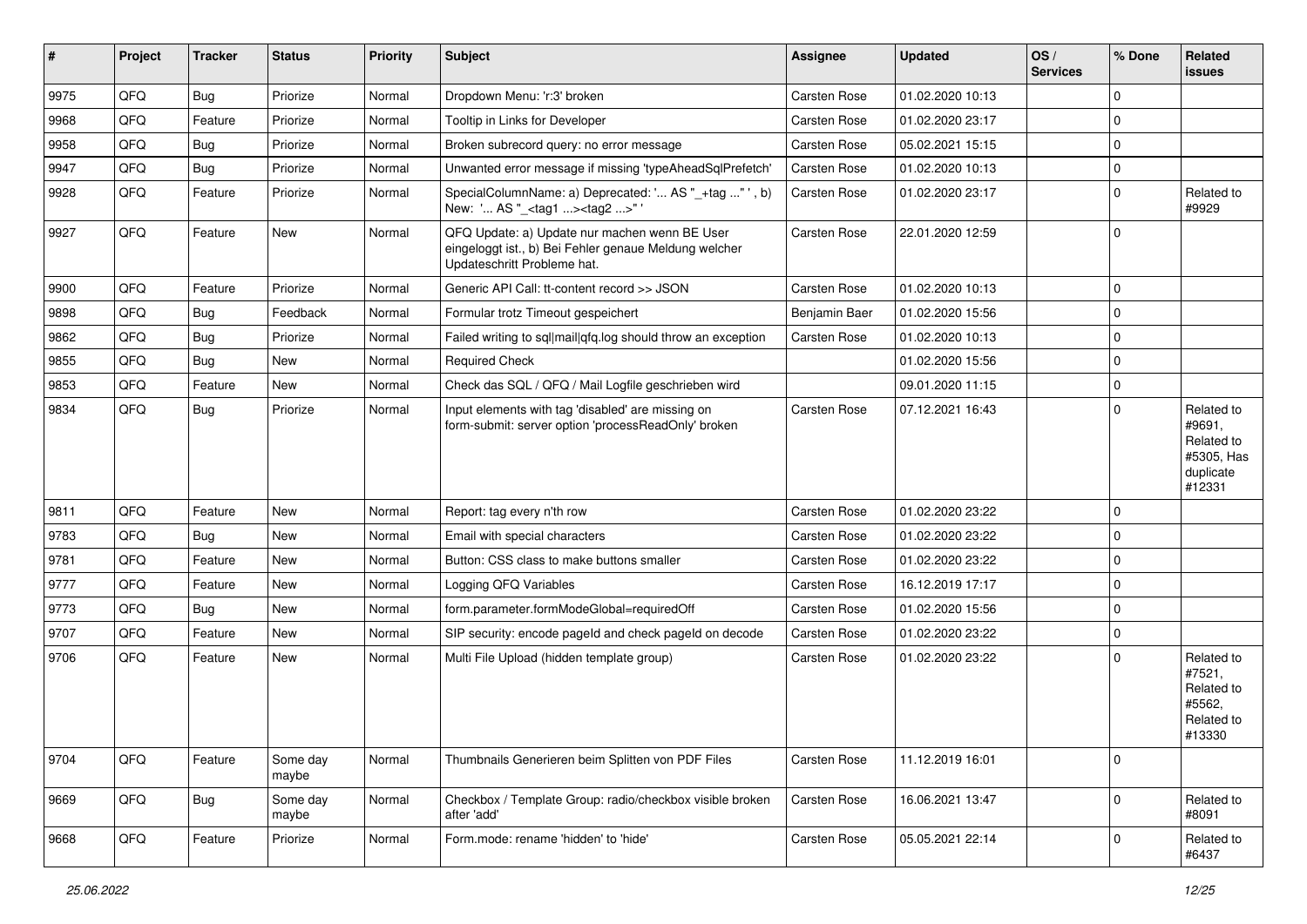| #    | Project | <b>Tracker</b> | <b>Status</b>     | <b>Priority</b> | <b>Subject</b>                                                                  | <b>Assignee</b>     | <b>Updated</b>   | OS/<br><b>Services</b> | % Done      | Related<br><b>issues</b> |
|------|---------|----------------|-------------------|-----------------|---------------------------------------------------------------------------------|---------------------|------------------|------------------------|-------------|--------------------------|
| 9602 | QFQ     | Feature        | <b>New</b>        | Normal          | Form definition as JSON                                                         | Carsten Rose        | 01.02.2020 23:21 |                        | $\Omega$    | Related to<br>#9600      |
| 9579 | QFQ     | Feature        | Some day<br>maybe | Normal          | Multiform with Process Row                                                      | Carsten Rose        | 11.12.2019 16:01 |                        | $\mathbf 0$ |                          |
| 9537 | QFQ     | Feature        | New               | Normal          | FormEditor: Edit fieldset in FrontEnd                                           | Carsten Rose        | 01.02.2020 23:22 |                        | $\Omega$    |                          |
| 9535 | QFQ     | <b>Bug</b>     | Feedback          | Normal          | Report:  AS ' vertical' - column to wide - vertical >> rot45,<br>rot90          | Benjamin Baer       | 01.02.2020 15:56 |                        | $\Omega$    |                          |
| 9533 | QFQ     | Bug            | <b>New</b>        | Normal          | FE.type=upload: Check in 'beforeSave' if upload is given                        | Carsten Rose        | 01.02.2020 23:22 |                        | $\Omega$    | Related to<br>#11523     |
| 9394 | QFQ     | Feature        | Priorize          | Normal          | REST: allow for non numerical ids in get requests                               | Carsten Rose        | 05.05.2021 22:10 |                        | $\Omega$    |                          |
| 9352 | QFQ     | Feature        | New               | Normal          | FE 'Native' fire slaveld, sqlAfter, sqlIns                                      | Carsten Rose        | 01.02.2020 23:22 |                        | $\Omega$    |                          |
| 9348 | QFQ     | Feature        | <b>New</b>        | Normal          | defaultThumbnailSize: pre render thumbnails                                     | Carsten Rose        | 12.06.2021 09:05 |                        | $\Omega$    |                          |
| 9346 | QFQ     | Feature        | Priorize          | Normal          | beforeSave: check if an upload is given                                         | Carsten Rose        | 11.06.2021 21:18 |                        | $\Omega$    |                          |
| 9317 | QFQ     | Bug            | New               | Normal          | FE.type=note: with dynamic show/hidden an empty label<br>causes trouble         | Carsten Rose        | 01.02.2020 23:22 |                        | $\Omega$    |                          |
| 9281 | QFQ     | <b>Bug</b>     | Some day<br>maybe | Normal          | Allow STRICT TRANS TABLES                                                       | Carsten Rose        | 02.01.2021 18:43 |                        | $\Omega$    |                          |
| 9221 | QFQ     | Feature        | New               | Normal          | typeAhead: Zeichenlimite ausschalten                                            | Carsten Rose        | 08.05.2021 17:06 |                        | $\mathbf 0$ |                          |
| 9208 | QFQ     | Feature        | <b>New</b>        | Normal          | Manage 'recent' records                                                         | Carsten Rose        | 01.02.2020 23:22 |                        | $\Omega$    |                          |
| 9177 | QFQ     | <b>Bug</b>     | New               | Normal          | Bug? QFQ tries to save an action FE, which has real<br>existing column name     | Carsten Rose        | 01.02.2020 23:22 |                        | $\Omega$    |                          |
| 9136 | QFQ     | Feature        | New               | Normal          | Create ZIP files with dynamic PDFs                                              | Carsten Rose        | 01.02.2020 23:22 |                        | $\mathbf 0$ |                          |
| 9135 | QFQ     | Feature        | Priorize          | Normal          | Progress Bar generic / replace old hourglass download<br>popup                  | Benjamin Baer       | 03.01.2022 07:43 |                        | $\Omega$    |                          |
| 9130 | QFQ     | Feature        | Some day<br>maybe | Normal          | tablesorter: Automatic Row numbering / Zeilenummer                              | Benjamin Baer       | 01.02.2020 23:22 |                        | $\Omega$    |                          |
| 9129 | QFQ     | Feature        | New               | Normal          | sqlValidate: Message as notification, not as error                              | Carsten Rose        | 01.02.2020 23:22 |                        | $\Omega$    | Related to<br>#9128      |
| 9128 | QFQ     | Feature        | New               | Normal          | Error Message: not replaced variables- a) replace back to '{{',<br>b) underline | <b>Carsten Rose</b> | 01.02.2020 23:22 |                        | $\Omega$    | Related to<br>#9129      |
| 9127 | QFQ     | Bug            | New               | Normal          | Error Message: change 'roll over' color - text not readable                     | Carsten Rose        | 01.02.2020 23:22 |                        | $\mathbf 0$ |                          |
| 9126 | QFQ     | <b>Bug</b>     | Some day<br>maybe | Normal          | hidden Form elements are present in page source                                 |                     | 02.01.2021 18:41 |                        | $\mathbf 0$ |                          |
| 9077 | QFQ     | <b>Bug</b>     | New               | Normal          | typeAheadSql: report broken SQL                                                 | <b>Carsten Rose</b> | 01.02.2020 23:22 |                        | $\Omega$    |                          |
| 9024 | QFQ     | Bug            | Some day<br>maybe | Normal          | QFQ Einarbeitung                                                                |                     | 01.02.2020 15:56 |                        | $\Omega$    |                          |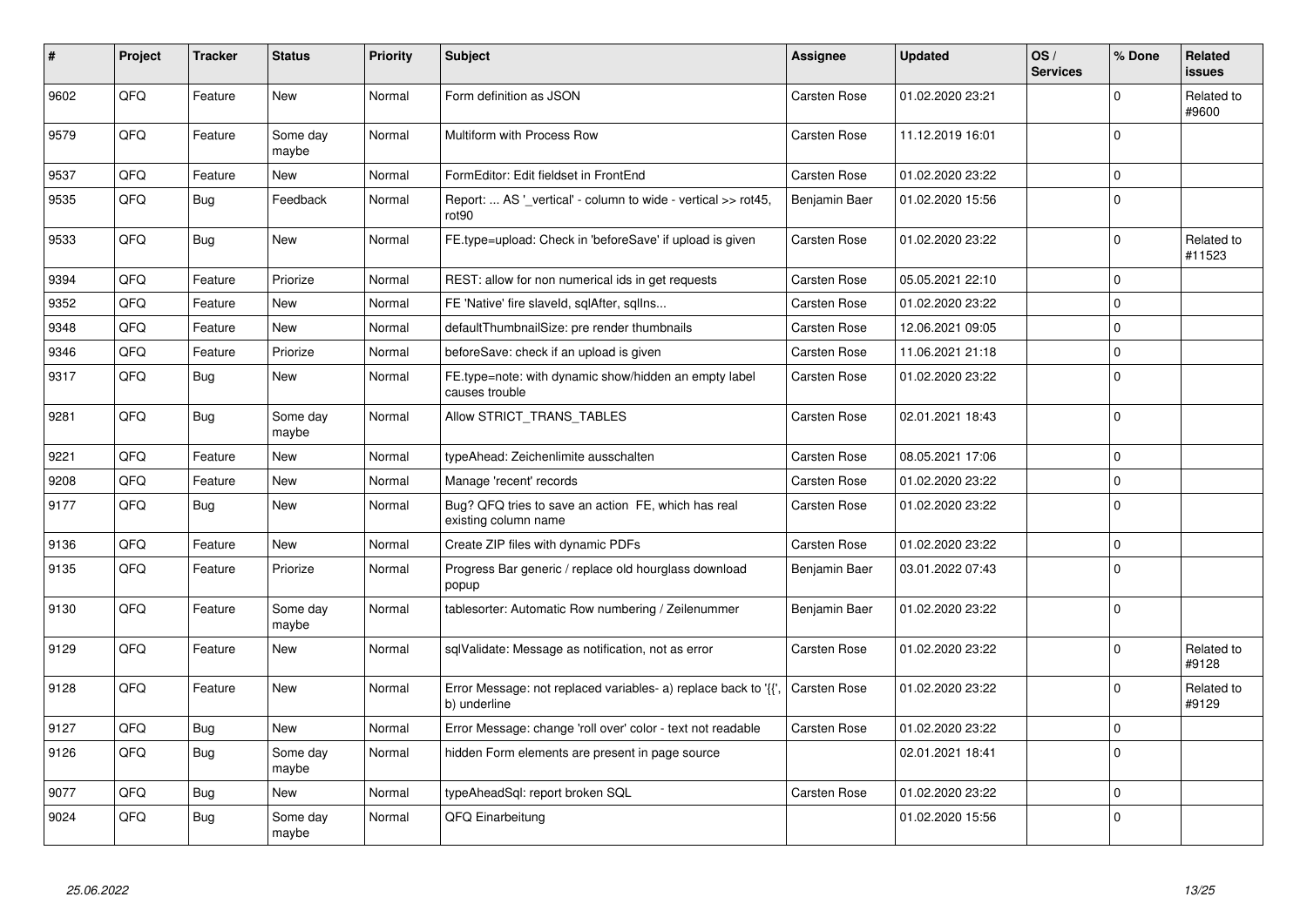| #    | Project | <b>Tracker</b> | <b>Status</b>     | <b>Priority</b> | <b>Subject</b>                                                                                         | <b>Assignee</b>     | <b>Updated</b>   | OS/<br><b>Services</b> | % Done      | Related<br><b>issues</b> |
|------|---------|----------------|-------------------|-----------------|--------------------------------------------------------------------------------------------------------|---------------------|------------------|------------------------|-------------|--------------------------|
| 9020 | QFQ     | <b>Bug</b>     | Some day<br>maybe | Normal          | radio mit buttonClass und dynamicUpdate lassen sich nicht<br>kombinieren                               |                     | 11.12.2019 16:01 |                        | $\Omega$    |                          |
| 9013 | QFQ     | <b>Bug</b>     | <b>New</b>        | Normal          | Error in Twig template not handled                                                                     | Carsten Rose        | 20.10.2021 13:43 |                        | $\mathbf 0$ |                          |
| 8975 | QFQ     | Feature        | New               | Normal          | Report Notation: 2.0                                                                                   | Carsten Rose        | 01.02.2020 23:22 |                        | $\Omega$    | Related to<br>#8963      |
| 8963 | QFQ     | Feature        | Priorize          | Normal          | Setting values in a store: flexible way                                                                | Carsten Rose        | 05.05.2021 22:10 |                        | $\Omega$    | Related to<br>#8975      |
| 8894 | QFQ     | Feature        | Some day<br>maybe | Normal          | Documentation Tags Usable in QFQ Application                                                           | Carsten Rose        | 11.12.2019 16:01 |                        | $\mathbf 0$ |                          |
| 8892 | QFQ     | Feature        | Some day<br>maybe | Normal          | Display and Edit SQL Comments in Form Editor                                                           | Carsten Rose        | 11.12.2019 16:01 |                        | $\Omega$    |                          |
| 8806 | QFQ     | Feature        | <b>New</b>        | Normal          | SQL Function nl2br                                                                                     | Carsten Rose        | 01.02.2020 23:22 |                        | $\Omega$    |                          |
| 8719 | QFQ     | Feature        | <b>New</b>        | Normal          | extraButtonLock: add support for 0/1                                                                   | Carsten Rose        | 01.02.2020 23:22 |                        | $\mathbf 0$ |                          |
| 8702 | QFQ     | Feature        | <b>New</b>        | Normal          | Load Record which is locked: missing user info                                                         | Carsten Rose        | 11.12.2019 16:16 |                        | $\Omega$    | Related to<br>#9789      |
| 8586 | QFQ     | Feature        | Some day<br>maybe | Normal          | QFQ: Enhance Error message for 'record not found'                                                      | Carsten Rose        | 16.09.2021 15:10 |                        | $\Omega$    |                          |
| 8585 | QFQ     | Feature        | Priorize          | Normal          | Enhance Error message for 'unknown form'                                                               | Carsten Rose        | 01.02.2020 10:13 |                        | $\mathbf 0$ |                          |
| 8584 | QFQ     | Feature        | Priorize          | Normal          | FE 'Action' - never assign to Container (except Template<br>Group)                                     | Carsten Rose        | 01.02.2020 10:13 |                        | $\Omega$    |                          |
| 8520 | QFQ     | Feature        | Some day<br>maybe | Normal          | Bring QFQ to Composer                                                                                  | Carsten Rose        | 16.09.2021 15:10 |                        | $\mathbf 0$ |                          |
| 8336 | QFQ     | Feature        | <b>New</b>        | Normal          | Form > modified > Close New: a) Optional disable popup, b)<br>custom text, c) mode on save: close stay | <b>Carsten Rose</b> | 01.02.2020 23:22 |                        | $\Omega$    | Related to<br>#8335      |
| 8316 | QFQ     | <b>Bug</b>     | Feedback          | Normal          | Documentation/Behaviour for Nested Queries and<br>Record-Store confusing                               | Nicola Chiapolini   | 20.11.2019 09:14 |                        | $\Omega$    |                          |
| 8277 | QFQ     | Feature        | Priorize          | Normal          | fe.parameter.default=                                                                                  | Carsten Rose        | 01.02.2020 23:17 |                        | $\Omega$    | Related to<br>#8113      |
| 8217 | QFQ     | Feature        | <b>New</b>        | Normal          | if-elseif-else construct                                                                               | Carsten Rose        | 16.03.2021 18:41 |                        | $\Omega$    | Related to<br>#10716     |
| 8187 | QFQ     | Feature        | <b>New</b>        | Normal          | Subrecord: enable/hide new button - make new/edit/delete<br>customizeable.                             | Carsten Rose        | 06.03.2021 18:44 |                        | $\Omega$    | Related to<br>#11326     |
| 8106 | QFQ     | <b>Bug</b>     | Some day<br>maybe | Normal          | Dynamic Update: Feld kann nicht auf empty zurückgesetzt<br>werden                                      | Carsten Rose        | 11.12.2019 16:01 |                        | $\Omega$    |                          |
| 8101 | QFQ     | Feature        | Some day<br>maybe | Normal          | Password hash: support further hashing methods                                                         | Carsten Rose        | 16.09.2021 15:10 |                        | $\Omega$    |                          |
| 8089 | QFQ     | Feature        | <b>New</b>        | Normal          | Copy/Paste for FormElements                                                                            | Carsten Rose        | 01.02.2020 23:22 |                        | $\mathbf 0$ |                          |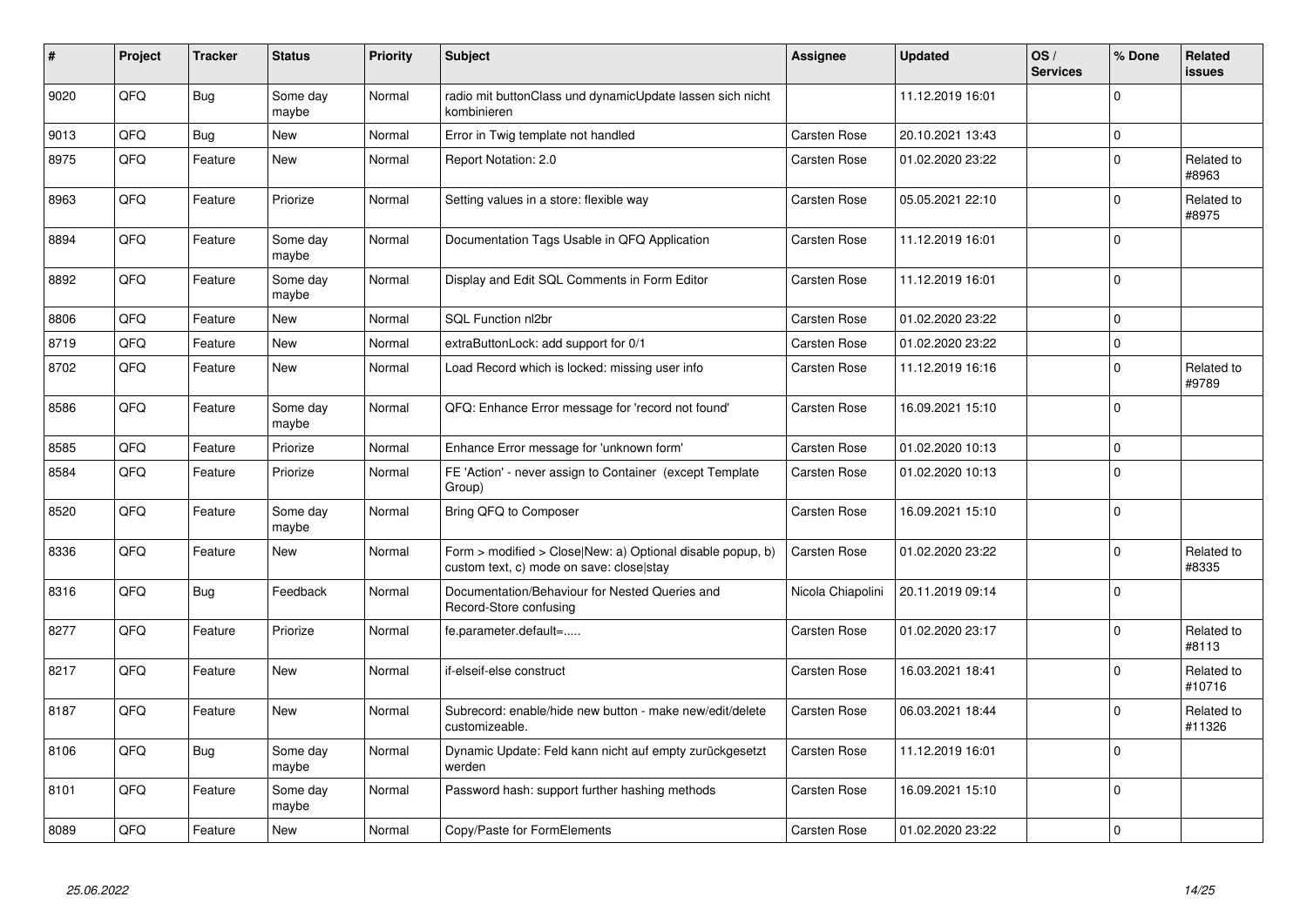| #    | Project | <b>Tracker</b> | <b>Status</b>     | <b>Priority</b> | Subject                                                                                               | Assignee      | <b>Updated</b>   | OS/<br><b>Services</b> | % Done      | Related<br>issues                                                      |
|------|---------|----------------|-------------------|-----------------|-------------------------------------------------------------------------------------------------------|---------------|------------------|------------------------|-------------|------------------------------------------------------------------------|
| 8056 | QFQ     | Feature        | Some day<br>maybe | Normal          | Termin Organisation (Reservation)                                                                     |               | 01.02.2020 23:19 |                        | $\Omega$    | Related to<br>#8658                                                    |
| 8049 | QFQ     | Bug            | New               | Normal          | FE.type=note, column 'value': text moves some pixel to top<br>after save                              | Carsten Rose  | 01.02.2020 23:22 |                        | $\Omega$    |                                                                        |
| 8044 | QFQ     | Feature        | Priorize          | Normal          | Transaction: a) Form, b) Report                                                                       | Carsten Rose  | 05.05.2021 22:14 |                        | $\Omega$    | Related to<br>#8043                                                    |
| 8037 | QFQ     | Bug            | Priorize          | Normal          | FE.type=upload (advanced mode): {{slaveId:V}} missing<br>during dynamic update                        | Carsten Rose  | 01.02.2020 10:13 |                        | $\Omega$    |                                                                        |
| 8034 | QFQ     | Feature        | Priorize          | Normal          | FormElement 'data': 22.22.2222 should not be accepted                                                 | Carsten Rose  | 01.02.2020 10:13 |                        | $\Omega$    |                                                                        |
| 7965 | QFQ     | Feature        | Priorize          | Normal          | Input type 'text' with visual format - currency                                                       | Benjamin Baer | 03.01.2022 07:45 |                        | $\mathbf 0$ |                                                                        |
| 7924 | QFQ     | Feature        | New               | Normal          | Radio/Checkbox with Tooltip                                                                           | Carsten Rose  | 01.02.2020 23:22 |                        | $\mathbf 0$ |                                                                        |
| 7921 | QFQ     | Feature        | Some day<br>maybe | Normal          | Rest API Export: URL kuerzer machen                                                                   |               | 01.02.2020 23:19 |                        | $\Omega$    |                                                                        |
| 7920 | QFQ     | Feature        | <b>New</b>        | Normal          | FE: Syntax Highlight, Zeinlenumbruch                                                                  | Carsten Rose  | 01.02.2020 10:03 |                        | 0           |                                                                        |
| 7890 | QFQ     | Bug            | New               | Normal          | FormElement 'required': extraButtonInfo not aligned                                                   | Carsten Rose  | 11.06.2021 21:17 |                        | $\mathbf 0$ | Related to<br>#11517                                                   |
| 7812 | QFQ     | Feature        | <b>New</b>        | Normal          | FE 'Subrecord' - new option 'subrecordShowFilter',<br>'subrecordPaging'                               | Carsten Rose  | 01.02.2020 23:22 |                        | 0           |                                                                        |
| 7795 | QFQ     | <b>Bug</b>     | <b>New</b>        | Normal          | Readonly Form: Typeahead-Felder                                                                       | Carsten Rose  | 01.02.2020 23:22 |                        | $\mathbf 0$ |                                                                        |
| 7732 | QFQ     | Feature        | Some day<br>maybe | Normal          | Javascript: Lazy Loading der add on libs                                                              | Benjamin Baer | 08.06.2022 10:38 |                        | $\Omega$    | Related to<br>#12611,<br>Related to<br>#12490,<br>Related to<br>#10013 |
| 7730 | QFQ     | Feature        | Priorize          | Normal          | SELECT Box: title in between                                                                          | Benjamin Baer | 01.02.2020 23:22 |                        | $\Omega$    |                                                                        |
| 7685 | QFQ     | Bug            | <b>New</b>        | Normal          | Open FormElement from QFQ error message and save<br>modified record: error about missing {{formId:F}} | Carsten Rose  | 01.02.2020 23:22 |                        | $\Omega$    |                                                                        |
| 7683 | QFQ     | Feature        | New               | Normal          | Special column names in '{{ SELECT  AS _link }}' should<br>be detected                                | Carsten Rose  | 01.02.2020 23:21 |                        | $\Omega$    |                                                                        |
| 7681 | QFQ     | Feature        | <b>New</b>        | Normal          | Optional switch off 'check for modified record'                                                       | Carsten Rose  | 01.02.2020 23:21 |                        | $\mathbf 0$ |                                                                        |
| 7660 | QFQ     | Feature        | New               | Normal          | IMAP: import mails to DB, move / delete mails                                                         | Carsten Rose  | 01.02.2020 09:52 |                        | $\mathbf 0$ |                                                                        |
| 7656 | QFQ     | <b>Bug</b>     | Priorize          | Normal          | FE with required, 'pattern' and 'extraButtonLock': always<br>complain about missing value             | Carsten Rose  | 01.02.2020 10:13 |                        | 0           |                                                                        |
| 7630 | QFQ     | Feature        | Priorize          | Normal          | detailed error message for simple upload                                                              | Carsten Rose  | 01.02.2020 10:13 |                        | 0           |                                                                        |
| 7616 | QFQ     | <b>Bug</b>     | Priorize          | Normal          | Selectlist with Enum & Dynamic Update                                                                 | Carsten Rose  | 01.02.2020 10:13 |                        | $\mathbf 0$ |                                                                        |
| 7574 | QFQ     | <b>Bug</b>     | New               | Normal          | Substitute error: form element not reported / dont parse<br>Form.note                                 | Carsten Rose  | 01.02.2020 23:21 |                        | 0           |                                                                        |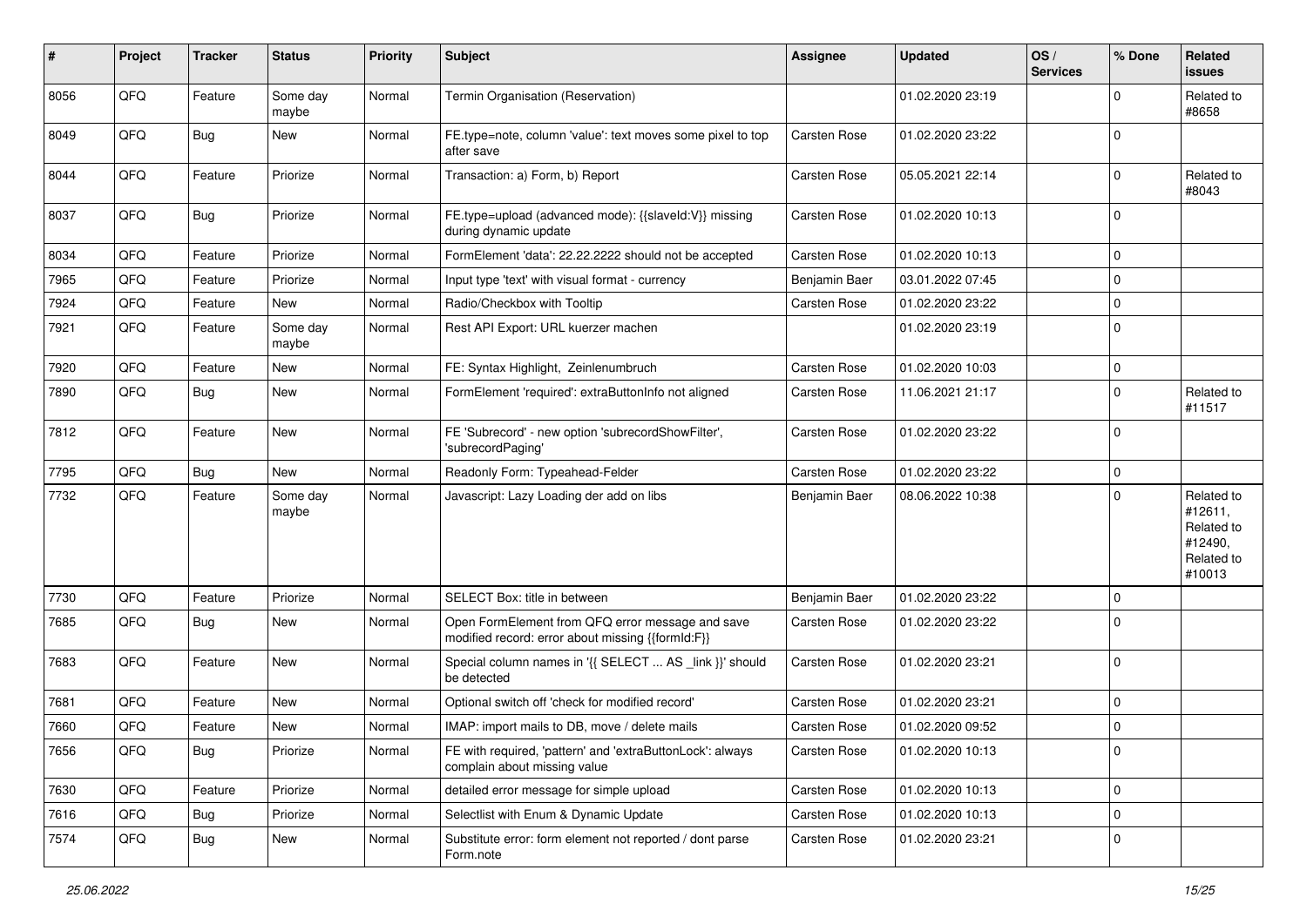| #    | Project | <b>Tracker</b> | <b>Status</b>     | <b>Priority</b> | Subject                                                                              | Assignee            | <b>Updated</b>   | OS/<br><b>Services</b> | % Done      | Related<br>issues    |
|------|---------|----------------|-------------------|-----------------|--------------------------------------------------------------------------------------|---------------------|------------------|------------------------|-------------|----------------------|
| 7547 | QFQ     | Bug            | <b>New</b>        | Normal          | Error Message in afterSave: wrong parameter column<br>reported                       | <b>Carsten Rose</b> | 01.02.2020 23:22 |                        | $\Omega$    |                      |
| 7524 | QFQ     | Bug            | New               | Normal          | QFQ throws a 'General Error' if 'fileadmin/protected/log/' is<br>not writeable       | Carsten Rose        | 01.02.2020 23:22 |                        | $\Omega$    |                      |
| 7522 | QFQ     | Feature        | Priorize          | Normal          | Inserting default index.html to folder (Avoid Apache Indexing)                       | Carsten Rose        | 01.02.2020 10:13 |                        | 0           |                      |
| 7521 | QFQ     | Feature        | New               | Normal          | TemplateGroup: fe.type=upload                                                        | Carsten Rose        | 01.02.2020 23:21 |                        | $\Omega$    | Related to<br>#9706  |
| 7520 | QFQ     | Feature        | <b>New</b>        | Normal          | QR Code:  AS _qr ( AS _link)                                                         | Carsten Rose        | 01.02.2020 23:22 |                        | $\Omega$    |                      |
| 7519 | QFQ     | Feature        | New               | Normal          | Select: Multi                                                                        | Carsten Rose        | 01.02.2020 23:22 |                        | $\Omega$    |                      |
| 7513 | QFQ     | <b>Bug</b>     | <b>New</b>        | Normal          | Radios not correct aligned                                                           | Carsten Rose        | 01.02.2020 23:22 |                        | $\Omega$    |                      |
| 7512 | QFQ     | Bug            | <b>New</b>        | Normal          | FE: inputType=number >> 'pattern' is not respected                                   | Carsten Rose        | 01.02.2020 23:22 |                        | $\Omega$    |                      |
| 7481 | QFQ     | Feature        | <b>New</b>        | Normal          | Detect 'BaseUrl' automatically                                                       | <b>Carsten Rose</b> | 01.02.2020 23:21 |                        | $\mathbf 0$ |                      |
| 7480 | QFQ     | Feature        | <b>New</b>        | Normal          | Record History (Undo / Redo)                                                         | Carsten Rose        | 11.12.2019 16:16 |                        | $\Omega$    | Related to<br>#2361  |
| 7453 | QFQ     | Feature        | Some day<br>maybe | Normal          | import / export forms QFQ                                                            | <b>Carsten Rose</b> | 16.09.2021 15:10 |                        | $\mathbf 0$ |                      |
| 7452 | QFQ     | Feature        | Some day<br>maybe | Normal          | automate deployment new QFQ version                                                  | Carsten Rose        | 16.09.2021 15:10 |                        | $\Omega$    |                      |
| 7402 | QFQ     | <b>Bug</b>     | Some day<br>maybe | Normal          | thumbnail cache: outdated picture when permission denied<br>and permission resolved. |                     | 01.02.2020 23:20 |                        | $\Omega$    |                      |
| 7342 | QFQ     | Feature        | <b>New</b>        | Normal          | add content $=$ hide this                                                            | Carsten Rose        | 01.02.2020 23:21 |                        | $\Omega$    |                      |
| 7336 | QFQ     | Feature        | Some day<br>maybe | Normal          | PDF Upload: disallow PDFs with specific Meta information                             | Carsten Rose        | 11.12.2019 16:01 |                        | $\mathbf 0$ |                      |
| 7290 | QFQ     | Feature        | Priorize          | Normal          | FormEditor: title as textarea if LEN(title)>60                                       | Carsten Rose        | 01.02.2020 10:13 |                        | $\Omega$    | Blocked by<br>#7682  |
| 7281 | QFQ     | Bug            | Some day<br>maybe | Normal          | Subrecords: on large screen separator line too short                                 |                     | 01.02.2020 23:19 |                        | $\Omega$    |                      |
| 7280 | QFQ     | Feature        | <b>New</b>        | Normal          | recently used table                                                                  | <b>Carsten Rose</b> | 01.02.2020 23:21 |                        | $\Omega$    |                      |
| 7278 | QFQ     | Feature        | Some day<br>maybe | Normal          | Form: Wert vordefinieren der immer gesetzt wird                                      |                     | 02.05.2021 09:27 |                        | $\mathbf 0$ |                      |
| 7261 | QFQ     | <b>Bug</b>     | <b>New</b>        | Normal          | Report pathFilename for user without path, only the filename                         | <b>Carsten Rose</b> | 01.02.2020 23:21 |                        | $\mathbf 0$ |                      |
| 7239 | QFQ     | Feature        | New               | Normal          | TinyMCE: html tag whitelist                                                          | Carsten Rose        | 01.02.2020 23:21 |                        | $\mathbf 0$ | Related to<br>#14320 |
| 7229 | QFQ     | Feature        | Some day<br>maybe | Normal          | New FormElement.type: Button                                                         |                     | 01.02.2021 12:32 |                        | $\mathbf 0$ |                      |
| 7219 | QFQ     | <b>Bug</b>     | New               | Normal          | typeSheadSql / typeAheadSqlPrefetch: change to curly<br>braces                       | Carsten Rose        | 01.02.2020 23:21 |                        | $\mathbf 0$ |                      |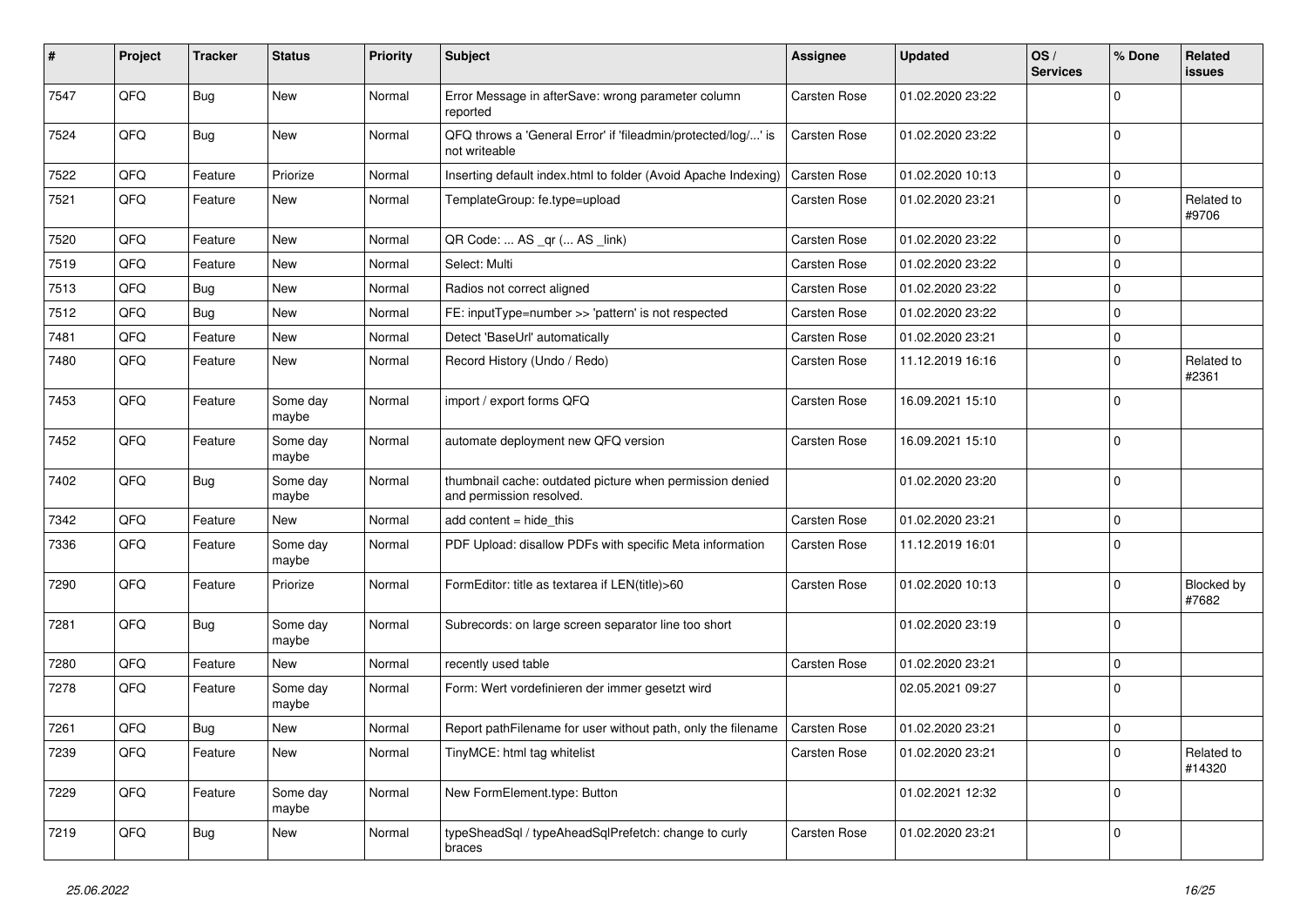| ∦    | Project | <b>Tracker</b> | <b>Status</b>     | <b>Priority</b> | Subject                                                                                                                    | <b>Assignee</b> | <b>Updated</b>   | OS/<br><b>Services</b> | % Done         | Related<br>issues         |
|------|---------|----------------|-------------------|-----------------|----------------------------------------------------------------------------------------------------------------------------|-----------------|------------------|------------------------|----------------|---------------------------|
| 7217 | QFQ     | Feature        | Priorize          | Normal          | Download: notice User if `_sip=?` is missing                                                                               | Carsten Rose    | 01.02.2020 10:13 |                        | $\Omega$       |                           |
| 7175 | QFQ     | Feature        | New               | Normal          | Upload: md5 hash as filename                                                                                               | Carsten Rose    | 01.02.2020 23:21 |                        | 0              |                           |
| 7119 | QFQ     | Feature        | <b>New</b>        | Normal          | Upload: scaleDownWidth, scaleDownHeight                                                                                    | Carsten Rose    | 01.02.2020 23:21 |                        | 0              |                           |
| 7109 | QFQ     | Feature        | New               | Normal          | Dynamic Updates: row/element hide                                                                                          | Carsten Rose    | 01.02.2020 23:22 |                        | $\Omega$       | Has<br>duplicate<br>#4081 |
| 7108 | QFQ     | Feature        | Some day<br>maybe | Normal          | QFQ Wrap Elements                                                                                                          |                 | 11.12.2019 16:01 |                        | $\Omega$       |                           |
| 7107 | QFQ     | Feature        | Some day<br>maybe | Normal          | Showcase Registration Tool: Anmeldung / Administration :<br>Liste Anmeldungen / Emaileinaldung                             | Carsten Rose    | 11.12.2019 16:01 |                        | $\mathbf 0$    |                           |
| 7106 | QFQ     | Feature        | Some day<br>maybe | Normal          | Beispiel Nummerierung von Rows in Report                                                                                   |                 | 11.12.2019 16:01 |                        | $\Omega$       |                           |
| 7105 | QFQ     | Feature        | Some day<br>maybe | Normal          | Beispiel wie man in einer zweiten Tabelle speichert.                                                                       |                 | 11.12.2019 16:01 |                        | $\mathbf 0$    |                           |
| 7104 | QFQ     | Feature        | Some day<br>maybe | Normal          | Manual: hint about escaping if '\r' appears in mail body                                                                   |                 | 11.12.2019 16:01 |                        | $\Omega$       |                           |
| 7102 | QFQ     | Feature        | <b>New</b>        | Normal          | Comment sign in report: '#' and '--'                                                                                       | Carsten Rose    | 01.02.2020 23:21 |                        | $\mathbf 0$    |                           |
| 7101 | QFQ     | <b>Bug</b>     | Some day<br>maybe | Normal          | 'form' in SIP and 'report' - breaks                                                                                        |                 | 01.02.2020 23:20 |                        | $\mathbf 0$    |                           |
| 7100 | QFQ     | Feature        | Some day<br>maybe | Normal          | Download: log access, max downloads, time limit                                                                            |                 | 01.02.2020 23:19 |                        | 0              |                           |
| 7099 | QFQ     | Feature        | <b>New</b>        | Normal          | Redesign FormEditor                                                                                                        | Carsten Rose    | 01.02.2020 23:21 |                        | 0              |                           |
| 7014 | QFQ     | <b>Bug</b>     | <b>New</b>        | Normal          | Sending invalid emails succeeds when<br>debug.redirectAllMailTo is set                                                     | Carsten Rose    | 01.02.2020 23:21 |                        | $\Omega$       |                           |
| 7002 | QFQ     | Bug            | <b>New</b>        | Normal          | Dynamic Update: row does not disappear / appear                                                                            | Carsten Rose    | 01.02.2020 23:22 |                        | 0              |                           |
| 6998 | QFQ     | Feature        | Priorize          | Normal          | Form: with debug=on show column information as tooltip of<br>column label                                                  | Carsten Rose    | 01.02.2020 10:13 |                        | $\mathbf 0$    |                           |
| 6992 | QFQ     | Feature        | Some day<br>maybe | Normal          | DB exception: Syntax Highlight                                                                                             |                 | 11.12.2019 16:01 |                        | 0              | Related to<br>#5450       |
| 6972 | QFQ     | Feature        | Some day<br>maybe | Normal          | Fabric Clipboard / cross browser tab                                                                                       | Benjamin Baer   | 01.02.2020 23:21 |                        | $\Omega$       |                           |
| 6970 | QFQ     | Feature        | Some day<br>maybe | Normal          | tablesorter: default fuer 'sortReset' aendern von 'Ctrl' zu 'Alt'                                                          | Benjamin Baer   | 01.02.2020 23:21 |                        | $\overline{0}$ |                           |
| 6912 | QFQ     | <b>Bug</b>     | New               | Normal          | error Message Var 'deadline' already set in SIP - in Form<br>with FE.value={{deadline:R:::{{deadlinePeriod:Y}}}}           | Carsten Rose    | 01.02.2020 23:21 |                        | 0              |                           |
| 6870 | QFQ     | Feature        | Priorize          | Normal          | Click on '_link' triggers an API call                                                                                      | Benjamin Baer   | 03.01.2022 08:25 |                        | $\mathbf 0$    |                           |
| 6855 | QFQ     | Feature        | New               | Normal          | With {{feUser:U}}!={{feUser:T}}: Save / Delete: only possible<br>with {{feUserSave:U}}='yes' and '{{feUserDelete:U}}='yes' | Carsten Rose    | 01.02.2020 23:21 |                        | 0              |                           |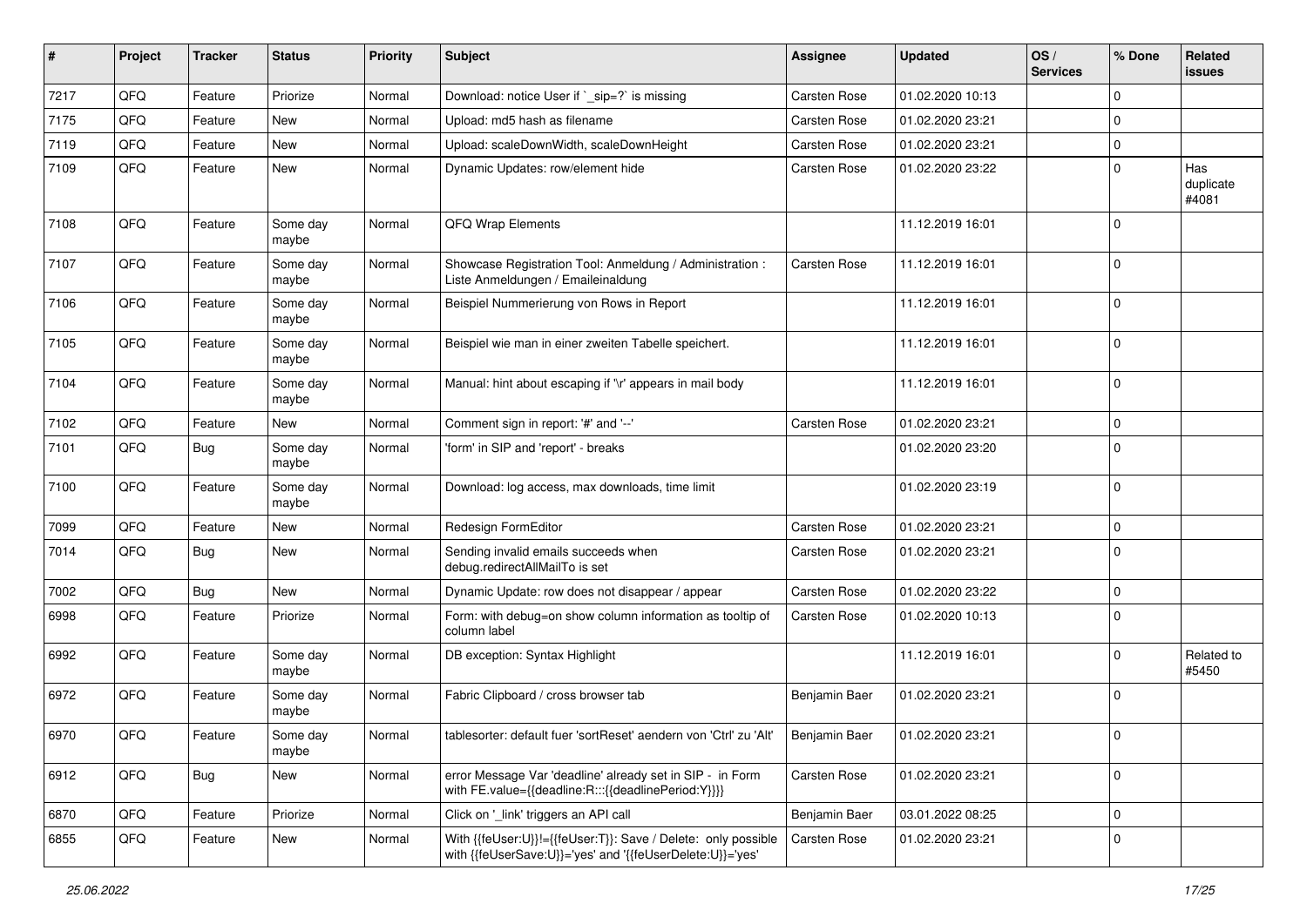| #    | Project | <b>Tracker</b> | <b>Status</b>     | <b>Priority</b> | Subject                                                                                               | <b>Assignee</b>     | <b>Updated</b>   | OS/<br><b>Services</b> | % Done         | Related<br><b>issues</b>                    |
|------|---------|----------------|-------------------|-----------------|-------------------------------------------------------------------------------------------------------|---------------------|------------------|------------------------|----------------|---------------------------------------------|
| 6801 | QFQ     | Feature        | Priorize          | Normal          | Fabric: Maximize / Fulllscreen                                                                        | Benjamin Baer       | 21.03.2022 09:56 |                        | $\Omega$       |                                             |
| 6765 | QFQ     | Feature        | New               | Normal          | Moeglichkeit via QFQ eigene Logs zu schreiben                                                         | Carsten Rose        | 01.02.2020 23:21 |                        | 0              |                                             |
| 6723 | QFQ     | Feature        | New               | Normal          | Report QFQ Installation and Version                                                                   | Carsten Rose        | 12.06.2021 09:07 |                        | $\Omega$       |                                             |
| 6715 | QFQ     | Feature        | Some day<br>maybe | Normal          | Code-Refactoring: dbArray vereinheitlichen                                                            | Carsten Rose        | 11.12.2019 16:02 |                        | $\Omega$       |                                             |
| 6704 | QFQ     | Feature        | Some day<br>maybe | Normal          | Upload Mode: Bilder in Notizen rechts sollen aktuellen<br>Upload repräsentieren.                      |                     | 01.02.2020 23:19 |                        | $\Omega$       | Related to<br>#3264                         |
| 6677 | QFQ     | Bug            | New               | Normal          | Error message FE Action Element: no/wrong FE reference<br>who cause the problem.                      | <b>Carsten Rose</b> | 01.02.2020 23:21 |                        | $\Omega$       |                                             |
| 6602 | QFQ     | Feature        | New               | Normal          | Formlet: in Report auf Mausklick ein mini-form oeffnen                                                | Carsten Rose        | 11.12.2019 16:16 |                        | $\mathbf 0$    |                                             |
| 6594 | QFQ     | Feature        | New               | Normal          | Excel: on download, check if there is a valid sip                                                     | Carsten Rose        | 01.02.2020 23:21 |                        | $\Omega$       |                                             |
| 6574 | QFQ     | Bug            | Priorize          | Normal          | qfq.log: Fehlermeldung wurde angezeigt, aber nicht geloggt                                            | Carsten Rose        | 01.02.2020 10:13 |                        | $\mathbf 0$    |                                             |
| 6566 | QFQ     | Bug            | Priorize          | Normal          | Link Function 'delete': provided parameter missing on page<br>reload                                  | Benjamin Baer       | 03.01.2022 08:08 |                        | $\Omega$       |                                             |
| 6515 | QFQ     | Feature        | Some day<br>maybe | Normal          | Formular: Felder dynamisch ein/ausblenden                                                             |                     | 11.12.2019 16:02 |                        | $\mathbf 0$    |                                             |
| 6483 | QFQ     | Bug            | New               | Normal          | R Store funktioniert nicht bei 'Report Notation' im FE                                                | Carsten Rose        | 01.02.2020 23:21 |                        | $\mathbf 0$    |                                             |
| 6462 | QFQ     | Bug            | New               | Normal          | File Upload: Nutzlose Fehlermeldung wenn Datei zu gross                                               | Carsten Rose        | 01.02.2020 23:21 |                        | $\mathbf 0$    | Related to<br>#6139                         |
| 6437 | QFQ     | Feature        | New               | Normal          | Neuer Mode Button bei FormElementen                                                                   | Carsten Rose        | 01.02.2020 23:21 |                        | $\Omega$       | Related to<br>#9668.<br>Blocked by<br>#9678 |
| 6299 | QFQ     | Feature        | Some day<br>maybe | Normal          | Attack detection: log table with invalid SIP access                                                   |                     | 11.12.2019 16:02 |                        | $\Omega$       | Related to<br>#3947                         |
| 6292 | QFQ     | Feature        | <b>New</b>        | Normal          | Download: File speichern mit Hash aber original Filename in<br>der Datenbank vermerken fuer Downloads | Carsten Rose        | 01.02.2020 23:21 |                        | $\Omega$       |                                             |
| 6289 | QFQ     | Feature        | New               | Normal          | Form: Log                                                                                             | Carsten Rose        | 01.02.2020 23:21 |                        | $\overline{0}$ |                                             |
| 6288 | QFQ     | Feature        | Some day<br>maybe | Normal          | Best Practice: Erklaeren wie man ein Formular ganz in<br>'weiss' erstellen kann                       |                     | 11.12.2019 16:02 |                        | $\Omega$       |                                             |
| 6261 | QFQ     | Feature        | <b>New</b>        | Normal          | <b>Persistent SIP</b>                                                                                 | Carsten Rose        | 12.06.2021 09:07 |                        | $\Omega$       | Related to<br>#10819                        |
| 6250 | QFQ     | Feature        | In Progress       | Normal          | Enhance layout: a) Subrecord, b) Subrecord-Title                                                      | Carsten Rose        | 01.02.2020 23:22 |                        | $\mathbf 0$    | Related to<br>#5391                         |
| 6224 | QFQ     | Feature        | Priorize          | Normal          | Dynamic update: fade in/out fields                                                                    | Benjamin Baer       | 21.03.2022 09:50 |                        | 0              |                                             |
| 6140 | QFQ     | Bug            | Priorize          | Normal          | QFQ DnD Sort: Locked fields                                                                           | Benjamin Baer       | 21.03.2022 09:56 |                        | $\mathbf 0$    |                                             |
| 6084 | QFQ     | Feature        | Some day<br>maybe | Normal          | New escape type: 'D' - convert date                                                                   |                     | 01.02.2020 23:19 |                        | 0              |                                             |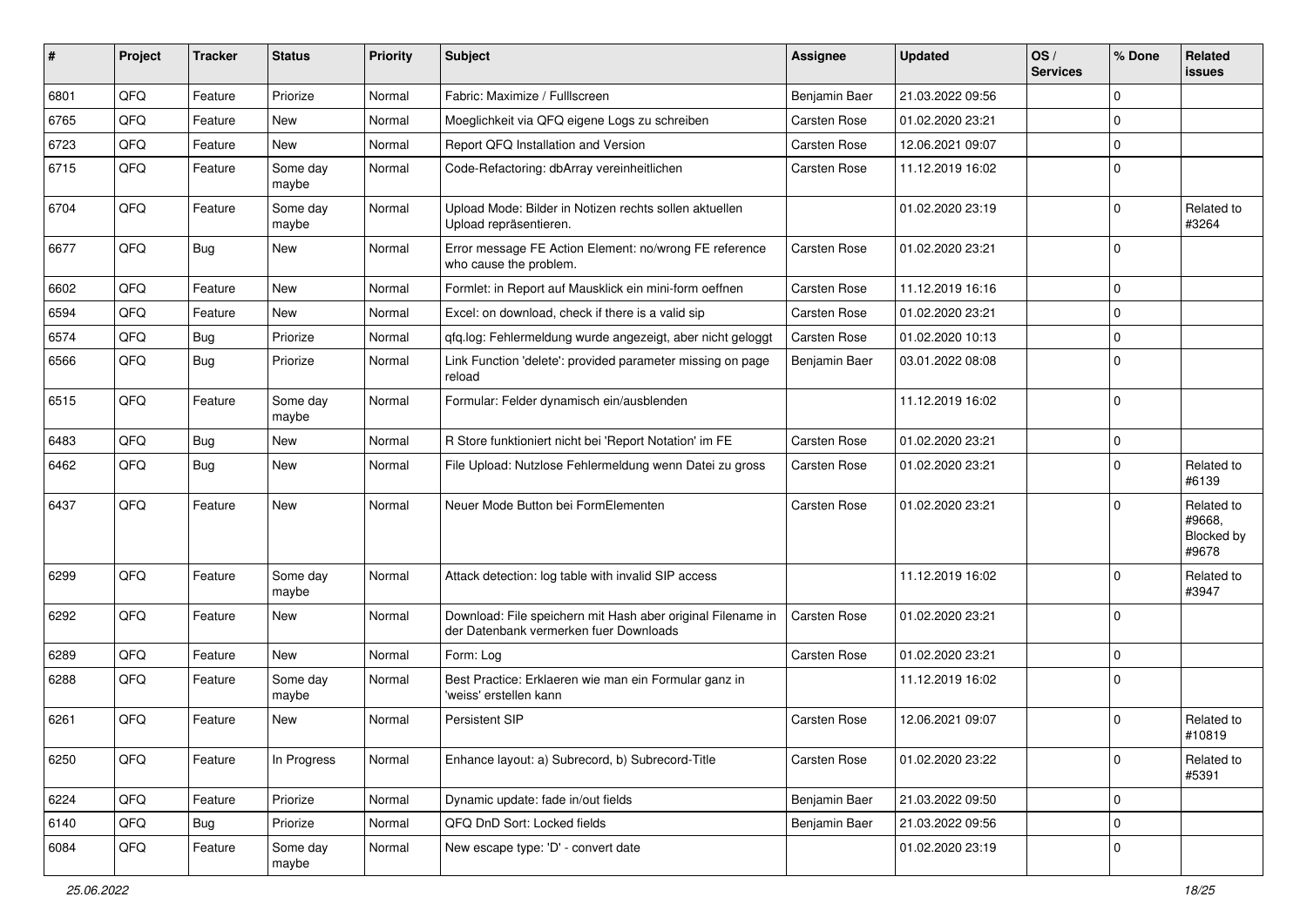| #    | Project | <b>Tracker</b> | <b>Status</b>     | <b>Priority</b> | <b>Subject</b>                                                                    | Assignee     | <b>Updated</b>   | OS/<br><b>Services</b> | % Done      | Related<br>issues                           |
|------|---------|----------------|-------------------|-----------------|-----------------------------------------------------------------------------------|--------------|------------------|------------------------|-------------|---------------------------------------------|
| 6083 | QFQ     | Feature        | Some day<br>maybe | Normal          | Dynamic Update: Value Check via SQL                                               |              | 11.12.2019 16:02 |                        | $\Omega$    |                                             |
| 5991 | QFQ     | Bug            | Some day<br>maybe | Normal          | URLs with ' ' or long parameter are problematic                                   | Carsten Rose | 01.02.2020 23:19 |                        | $\Omega$    |                                             |
| 5983 | QFQ     | Feature        | Some day<br>maybe | Normal          | Form Submit (save & update): normalize date/-time FE                              | Carsten Rose | 01.02.2020 23:19 |                        | $\Omega$    |                                             |
| 5942 | QFQ     | Feature        | Priorize          | Normal          | 'L' and 'type': append to links, generate via 'link' by using 'u:'                | Carsten Rose | 01.02.2020 10:13 |                        | $\Omega$    |                                             |
| 5923 | QFQ     | Feature        | Some day<br>maybe | Normal          | fillStoreSystemBySqlLate                                                          |              | 01.02.2020 23:19 |                        | $\Omega$    |                                             |
| 5895 | QFQ     | Feature        | Some day<br>maybe | Normal          | Tutorial: List of all QFQ Features                                                |              | 01.02.2020 23:19 |                        | $\Omega$    |                                             |
| 5894 | QFQ     | Feature        | Feedback          | Normal          | Typeahead in Report: show/hide rows dynamically                                   | Carsten Rose | 18.02.2022 08:50 |                        | $\Omega$    | Related to<br>#5893,<br>Related to<br>#5885 |
| 5893 | QFQ     | Feature        | Some day<br>maybe | Normal          | Edit on double-click                                                              |              | 01.02.2020 23:19 |                        | $\Omega$    | Related to<br>#5894                         |
| 5892 | QFQ     | Feature        | Some day<br>maybe | Normal          | QFQ should use T3 API to manipulate FE GROUP<br>membership                        |              | 01.02.2020 23:20 |                        | $\Omega$    |                                             |
| 5877 | QFQ     | <b>Bug</b>     | Some day<br>maybe | Normal          | FE.type=note:bsColumn strange behaviour                                           |              | 01.02.2020 23:19 |                        | $\mathbf 0$ |                                             |
| 5852 | QFQ     | Feature        | Some dav<br>maybe | Normal          | Logging: mail.log / sql.log - im FE anzeigen und via AJAX<br>aktualisieren        | Carsten Rose | 01.02.2020 23:19 |                        | $\Omega$    | Related to<br>#5885                         |
| 5851 | QFQ     | Feature        | Some day<br>maybe | Normal          | Queue System implementieren: MQTT, RabbitMQ                                       |              | 01.02.2020 23:20 |                        | $\Omega$    | Related to<br>#5715                         |
| 5850 | QFQ     | Feature        | Some day<br>maybe | Normal          | Deployment: In QFQ Doc best practice fuer zeitgemaesses<br>Deployment beschreiben |              | 01.02.2020 23:20 |                        | $\Omega$    |                                             |
| 5805 | QFQ     | Feature        | Some day<br>maybe | Normal          | TypeAHead SQL value instead of key stored                                         |              | 01.02.2020 23:19 |                        | $\Omega$    | Related to<br>#5444                         |
| 5783 | QFQ     | Feature        | Some day<br>maybe | Normal          | <b>BPMN View/Edit</b>                                                             |              | 11.12.2019 16:02 |                        | $\Omega$    |                                             |
| 5782 | QFQ     | Feature        | New               | Normal          | NextCloud API                                                                     | Carsten Rose | 01.02.2020 10:02 |                        | $\Omega$    |                                             |
| 5768 | QFQ     | Bug            | Some day<br>maybe | Normal          | '{{pageLanguage:T}}' missing if QFQ is called via api                             | Carsten Rose | 01.02.2020 23:19 |                        | $\mathbf 0$ |                                             |
| 5706 | QFQ     | <b>Bug</b>     | Some dav<br>maybe | Normal          | upload: fileDestination needs to be sanatized                                     | Carsten Rose | 01.02.2020 23:19 |                        | $\Omega$    |                                             |
| 5695 | QFQ     | Feature        | In Progress       | Normal          | Multiform                                                                         | Carsten Rose | 02.01.2021 18:38 |                        | $\Omega$    |                                             |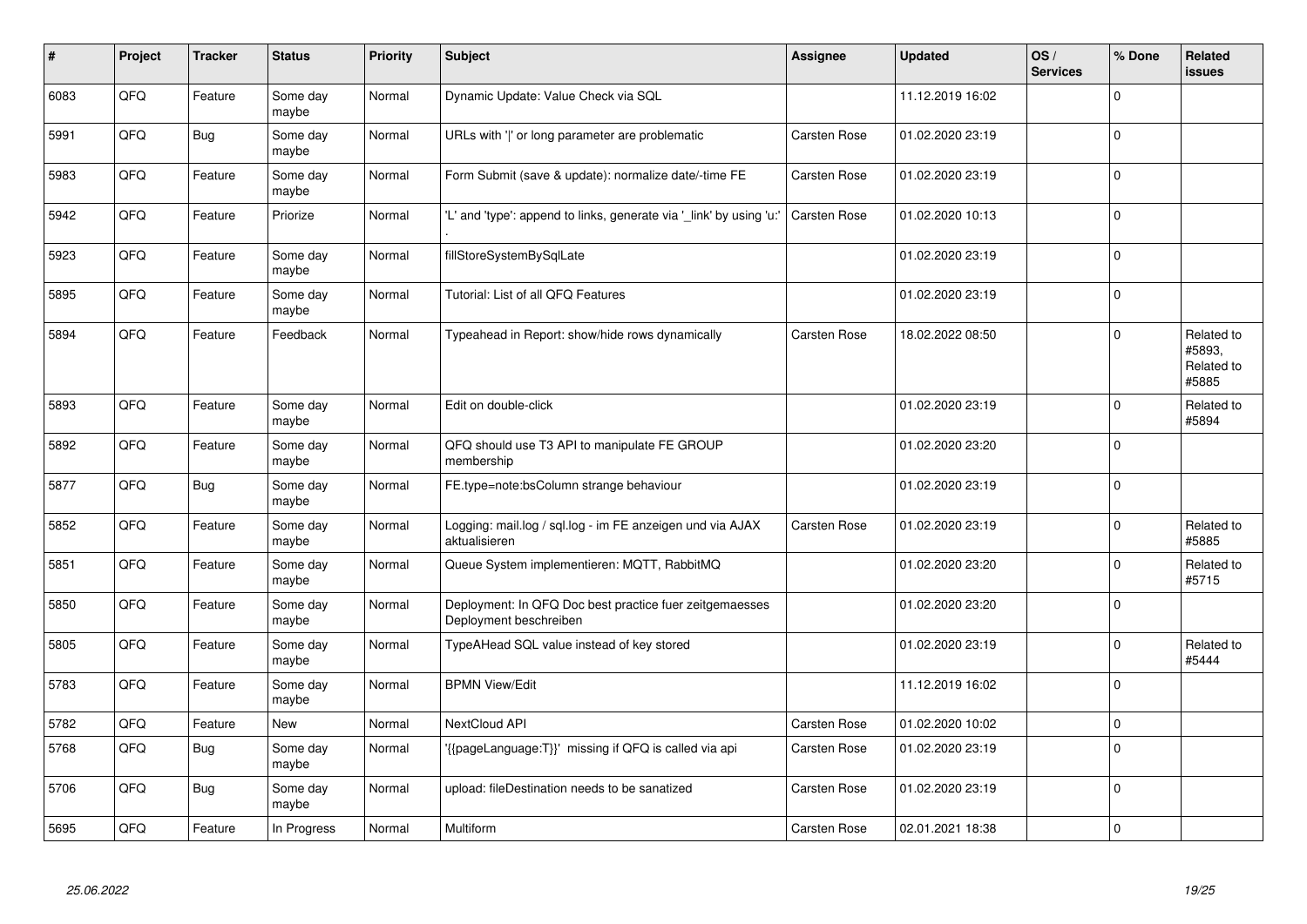| #    | Project | <b>Tracker</b> | <b>Status</b>     | <b>Priority</b> | <b>Subject</b>                                                                                     | <b>Assignee</b>     | <b>Updated</b>   | OS/<br><b>Services</b> | % Done      | Related<br><b>issues</b>                    |
|------|---------|----------------|-------------------|-----------------|----------------------------------------------------------------------------------------------------|---------------------|------------------|------------------------|-------------|---------------------------------------------|
| 5665 | QFQ     | Feature        | Some day<br>maybe | Normal          | Versuch das '{{!' nicht mehr noetig ist.                                                           | Carsten Rose        | 01.02.2020 23:20 |                        | $\Omega$    | Related to<br>#7432,<br>Related to<br>#7434 |
| 5579 | QFQ     | Feature        | Some day<br>maybe | Normal          | Enhance Doc / Presentation: variable type 'link column type'                                       | <b>Carsten Rose</b> | 01.02.2020 23:19 |                        | $\Omega$    |                                             |
| 5576 | QFQ     | Bug            | <b>New</b>        | Normal          | Using MySQL 'DROP' requires privilege - wich is not really<br>necessary.                           | Carsten Rose        | 01.02.2020 23:21 |                        | $\Omega$    |                                             |
| 5562 | QFQ     | Feature        | Priorize          | Normal          | Drag'n'Drop fuer Uploads                                                                           | Benjamin Baer       | 21.03.2022 09:52 |                        | $\Omega$    | Related to<br>#9706                         |
| 5559 | QFQ     | <b>Bug</b>     | <b>New</b>        | Normal          | FE.type = Upload: 'accept' might contain variables                                                 | Carsten Rose        | 11.05.2020 21:23 |                        | $\mathbf 0$ |                                             |
| 5557 | QFQ     | <b>Bug</b>     | Some day<br>maybe | Normal          | Form load: STORE RECORD filled, but should be empty                                                | Carsten Rose        | 01.02.2020 23:19 |                        | $\Omega$    |                                             |
| 5548 | QFQ     | Feature        | Some day<br>maybe | Normal          | 801 Textfiles/Scriptfiles als Thumbnail                                                            | Carsten Rose        | 07.03.2022 16:26 |                        | $\Omega$    |                                             |
| 5480 | QFQ     | Feature        | Some day<br>maybe | Normal          | QFQ: Dokumentation mit Screenshots versehen                                                        | Carsten Rose        | 01.02.2020 23:20 |                        | $\Omega$    | Related to<br>#9879                         |
| 5455 | QFQ     | Feature        | Some day<br>maybe | Normal          | Mail Redirects grld abhaengig                                                                      |                     | 01.02.2020 23:20 |                        | $\Omega$    |                                             |
| 5452 | QFQ     | Feature        | Some day<br>maybe | Normal          | Thumbnails from PDF: bad quality                                                                   |                     | 01.02.2020 23:20 |                        | $\Omega$    |                                             |
| 5428 | QFQ     | Feature        | Some day<br>maybe | Normal          | secure thumbnail: late render on access.                                                           | Carsten Rose        | 01.02.2020 23:20 |                        | $\Omega$    |                                             |
| 5389 | QFQ     | Feature        | Some day<br>maybe | Normal          | QFQ Design: Multline label / note                                                                  | Benjamin Baer       | 01.02.2020 23:19 |                        | $\mathbf 0$ |                                             |
| 5366 | QFQ     | Feature        | Priorize          | Normal          | Saving with keyboard shortcuts                                                                     | Benjamin Baer       | 21.03.2022 09:47 |                        | $\Omega$    |                                             |
| 5345 | QFQ     | Feature        | <b>New</b>        | Normal          | Report: UPDATE / INSERT / DELETE statements should<br>trigger subqueries, depending on the result. | Carsten Rose        | 27.05.2020 16:11 |                        | $\Omega$    |                                             |
| 5342 | QFQ     | Feature        | Some day<br>maybe | Normal          | link - with HTML Attributes                                                                        |                     | 01.02.2020 23:20 |                        | $\Omega$    | Related to<br>#14077                        |
| 5305 | QFQ     | <b>Bug</b>     | <b>New</b>        | Normal          | Upload FormElement: nicht disabled by readonly Form                                                | Carsten Rose        | 16.06.2021 13:43 |                        | $\Omega$    | Related to<br>#9347,<br>Related to<br>#9834 |
| 5160 | QFQ     | Feature        | Some day<br>maybe | Normal          | QFQ collaborative / together.js, ShareJS, y-js, collaborative,                                     |                     | 11.12.2019 16:02 |                        | $\Omega$    |                                             |
| 5132 | QFQ     | Feature        | Some day<br>maybe | Normal          | Error Message sendmail missing attachment: more details                                            | Carsten Rose        | 01.02.2020 23:19 |                        | $\Omega$    |                                             |
| 5131 | QFQ     | Feature        | <b>New</b>        | Normal          | Activate Spin Gear ('wait/busy' indicator) via LINK attribute                                      | Carsten Rose        | 01.02.2020 23:21 |                        | $\mathbf 0$ |                                             |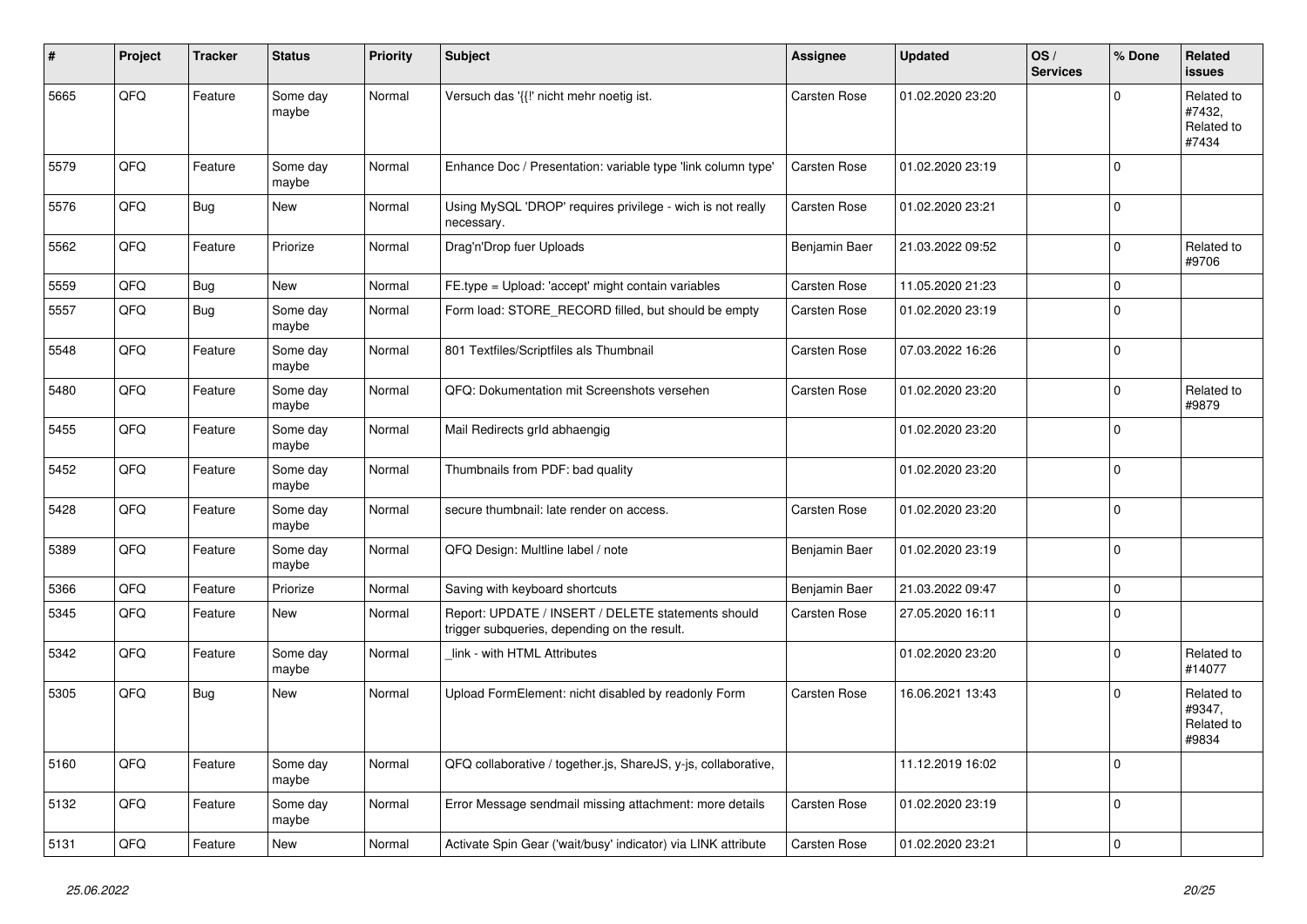| #    | Project | <b>Tracker</b> | <b>Status</b>     | <b>Priority</b> | <b>Subject</b>                                                                                                                                                | <b>Assignee</b> | <b>Updated</b>   | OS/<br><b>Services</b> | % Done       | Related<br><b>issues</b>                       |
|------|---------|----------------|-------------------|-----------------|---------------------------------------------------------------------------------------------------------------------------------------------------------------|-----------------|------------------|------------------------|--------------|------------------------------------------------|
| 5129 | QFQ     | Feature        | Some day<br>maybe | Normal          | Reports: SQL fuer x Achse und y Achse                                                                                                                         |                 | 11.12.2019 16:02 |                        | $\Omega$     |                                                |
| 5024 | QFQ     | Feature        | Some day<br>maybe | Normal          | Fabric: Generate PDF with edits                                                                                                                               | Benjamin Baer   | 01.02.2020 23:20 |                        | $\Omega$     | Related to<br>#10704                           |
| 5021 | QFQ     | Bug            | Some day<br>maybe | Normal          | FE.typ=extra - during save displays error 'datum2' already<br>filled in STORE_SIP - the value is stored nevertheless                                          | Carsten Rose    | 01.02.2020 23:19 |                        | $\Omega$     | Related to<br>#3875                            |
| 4974 | QFQ     | Feature        | Some day<br>maybe | Normal          | Long polling - inform all listening clients of changes                                                                                                        |                 | 11.12.2019 16:02 |                        | $\mathbf{0}$ |                                                |
| 4956 | QFQ     | Feature        | Some day<br>maybe | Normal          | Sendmail: Benutzerdefinierte Headers                                                                                                                          | Carsten Rose    | 11.12.2019 16:02 |                        | $\mathbf 0$  |                                                |
| 4872 | QFQ     | Feature        | Some day<br>maybe | Normal          | Fields of Typo3 page available in STORE_TYPO3                                                                                                                 | Carsten Rose    | 01.02.2020 23:19 |                        | $\mathbf{0}$ |                                                |
| 4869 | QFQ     | Feature        | Some day<br>maybe | Normal          | Dynamic Update (show, hide, readonly?, required?) for<br><b>Template Group Elements</b>                                                                       | Carsten Rose    | 01.02.2020 23:19 |                        | $\Omega$     | Related to<br>#4865                            |
| 4839 | QFQ     | Feature        | Some day<br>maybe | Normal          | qfq-handle in <head> Abschnitt</head>                                                                                                                         | Carsten Rose    | 11.12.2019 16:02 |                        | $\Omega$     |                                                |
| 4816 | QFQ     | Feature        | Some day<br>maybe | Normal          | Templates for QFQ Reports (Tables, Radios, )                                                                                                                  |                 | 01.02.2020 23:20 |                        | $\mathbf 0$  |                                                |
| 4771 | QFQ     | Bug            | Some day<br>maybe | Normal          | qfq: select-down-values empty after save (edit-form for<br>program administrators)                                                                            | Carsten Rose    | 01.02.2020 23:20 |                        | $\Omega$     | Related to<br>#4549, Has<br>duplicate<br>#4282 |
| 4757 | QFQ     | Feature        | Some day<br>maybe | Normal          | Test subrecord: download links ok? Links ok?                                                                                                                  | Carsten Rose    | 01.02.2020 23:20 |                        | $\mathbf 0$  |                                                |
| 4756 | QFQ     | <b>Bug</b>     | New               | Normal          | Form dirty even nothing changes                                                                                                                               | Carsten Rose    | 11.12.2019 16:16 |                        | $\mathbf 0$  |                                                |
| 4719 | QFQ     | Feature        | Some day<br>maybe | Normal          | Custom Message in Client in case of 'Browser tab close,<br>modification will be lost'                                                                         |                 | 01.02.2020 23:20 |                        | $\Omega$     |                                                |
| 4659 | QFQ     | Bug            | Some day<br>maybe | Normal          | infoButtonExtra                                                                                                                                               | Carsten Rose    | 01.02.2020 23:20 |                        | $\Omega$     |                                                |
| 4652 | QFQ     | Feature        | Some day<br>maybe | Normal          | UZH CD: Weiterleitung auf benutzerdefinierte 403/404 Seite                                                                                                    | Carsten Rose    | 01.02.2020 23:20 |                        | $\mathbf{0}$ |                                                |
| 4651 | QFQ     | Bug            | Some day<br>maybe | Normal          | "Loading document" Modal wird angezeigt bei uzhcd type=2<br>Ansicht                                                                                           | Carsten Rose    | 01.02.2020 23:20 |                        | $\mathbf 0$  |                                                |
| 4650 | QFQ     | Feature        | Some day<br>maybe | Normal          | Convert html to doc/rtf                                                                                                                                       | Carsten Rose    | 01.02.2020 23:20 |                        | l 0          | Related to<br>#10704                           |
| 4640 | QFQ     | Feature        | Some day<br>maybe | Normal          | Rename System Forms                                                                                                                                           |                 | 01.02.2020 23:20 |                        | $\Omega$     |                                                |
| 4627 | QFQ     | Feature        | Some day<br>maybe | Normal          | dbupdate: all tables - check 'create', 'modified' if it is possible<br>to change to default 'CURRENT_TIMESTAMP' and modified<br>'ON UPDATE CURRENT_TIMESTAMP' |                 | 01.02.2020 23:20 |                        | l 0          |                                                |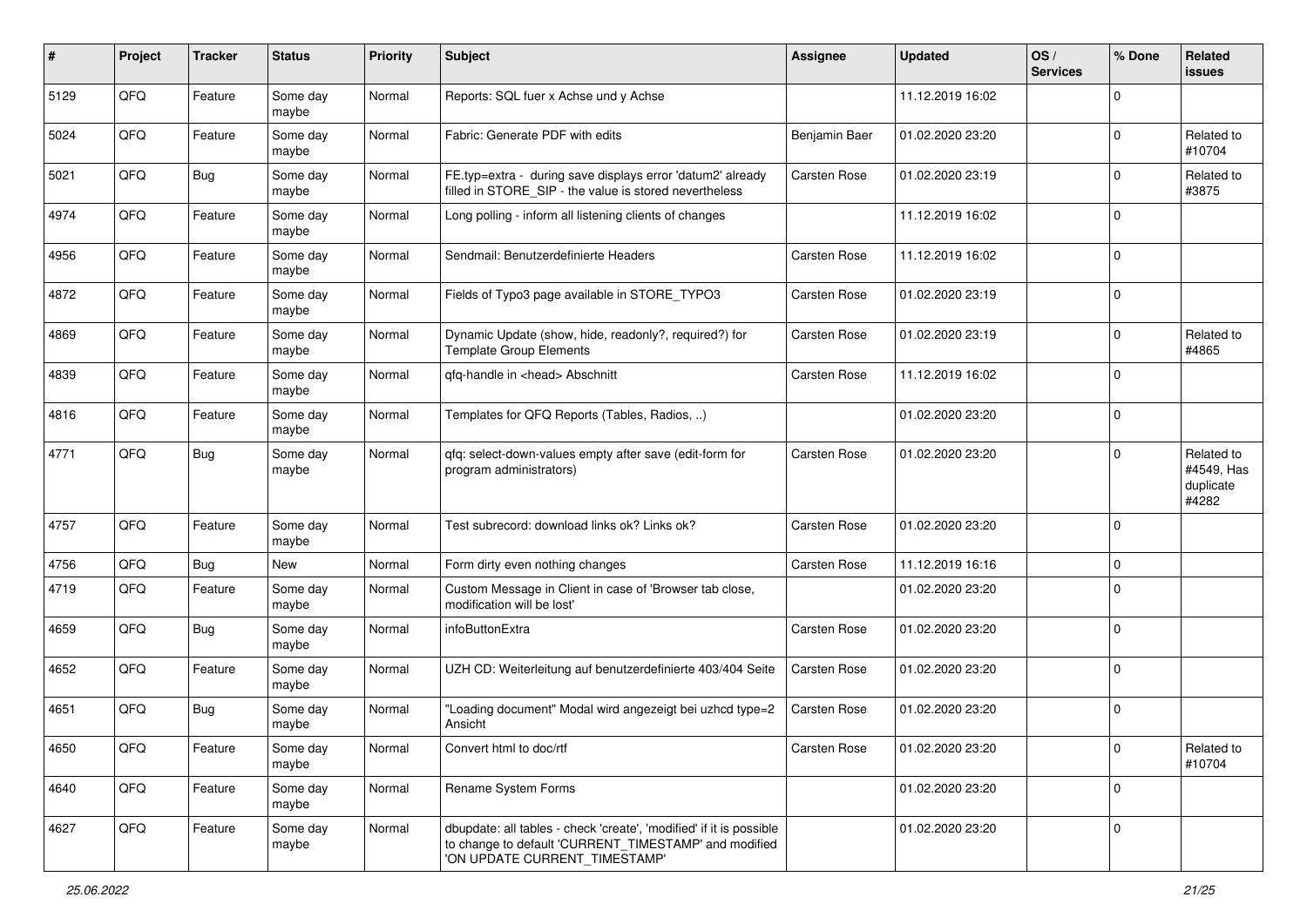| $\pmb{\#}$ | Project | <b>Tracker</b> | <b>Status</b>     | <b>Priority</b> | <b>Subject</b>                                                                                         | Assignee            | <b>Updated</b>   | OS/<br><b>Services</b> | % Done      | Related<br><b>issues</b>                    |
|------------|---------|----------------|-------------------|-----------------|--------------------------------------------------------------------------------------------------------|---------------------|------------------|------------------------|-------------|---------------------------------------------|
| 4626       | QFQ     | Feature        | Some day<br>maybe | Normal          | Mobile View: 'classBody=qfq-form-right' makes no sense                                                 |                     | 01.02.2020 23:20 |                        | $\mathbf 0$ |                                             |
| 4606       | QFQ     | Feature        | Some day<br>maybe | Normal          | link: qualifier to render bootstrap button                                                             | <b>Carsten Rose</b> | 01.02.2020 23:19 |                        | $\mathbf 0$ |                                             |
| 4583       | QFQ     | <b>Bug</b>     | Some day<br>maybe | Normal          | Dynamic Update bei TypeAhead Feldern                                                                   | Carsten Rose        | 01.02.2020 23:19 |                        | $\mathbf 0$ |                                             |
| 4551       | QFQ     | Feature        | Some day<br>maybe | Normal          | Set 'pills' via dynamicUpdate to show/hide/disabled                                                    |                     | 01.02.2020 23:20 |                        | $\mathbf 0$ | Related to<br>#3752                         |
| 4549       | QFQ     | <b>Bug</b>     | Some day<br>maybe | Normal          | TemplateGroups: FE.type SELECT loose selected value<br>after save                                      | Carsten Rose        | 01.02.2020 23:20 |                        | $\mathbf 0$ | Related to<br>#4548,<br>Related to<br>#4771 |
| 4546       | QFQ     | Bug            | Some day<br>maybe | Normal          | NH: SIP storage is destroyed                                                                           |                     | 01.02.2020 23:20 |                        | $\mathbf 0$ |                                             |
| 4536       | QFQ     | Feature        | Some day<br>maybe | Normal          | FE upload: problem with delete if mutliple uploads an<br>FE.name="                                     |                     | 01.02.2020 23:20 |                        | $\mathbf 0$ |                                             |
| 4528       | QFQ     | <b>Bug</b>     | Some day<br>maybe | Normal          | extraButtonLock mit SQLAhead Bug                                                                       | <b>Carsten Rose</b> | 01.02.2020 23:19 |                        | $\mathbf 0$ |                                             |
| 4457       | QFQ     | <b>Bug</b>     | Priorize          | Normal          | typeahead: pressing return to select an item, saves the form<br>and closes the form.                   | Benjamin Baer       | 03.01.2022 08:01 |                        | $\mathbf 0$ | Related to<br>#4398                         |
| 4454       | QFQ     | <b>Bug</b>     | Some day<br>maybe | Normal          | Required Elements: multiple elements in a row - whole row<br>marked if only one input is empty.        | Benjamin Baer       | 01.02.2020 23:20 |                        | $\mathbf 0$ |                                             |
| 4446       | QFQ     | Feature        | Some day<br>maybe | Normal          | New FE get same feldContainerId as last modifed FE                                                     |                     | 01.02.2020 23:20 |                        | $\mathbf 0$ |                                             |
| 4445       | QFQ     | Feature        | Some day<br>maybe | Normal          | template group: Option to simulate fieldset                                                            |                     | 28.06.2021 14:11 |                        | $\mathbf 0$ |                                             |
| 4444       | QFQ     | Feature        | Some day<br>maybe | Normal          | FE.type=upload: detect mime type                                                                       |                     | 11.12.2019 16:02 |                        | $\mathbf 0$ | Related to<br>#4303                         |
| 4443       | QFQ     | Feature        | Some day<br>maybe | Normal          | Form: multiple secondary tables                                                                        |                     | 01.02.2020 23:20 |                        | $\mathbf 0$ |                                             |
| 4442       | QFQ     | Feature        | Some day<br>maybe | Normal          | Special Column Name: _link - new symbol G (Glyph) to<br>choose any available symbol                    |                     | 11.12.2019 16:02 |                        | $\mathbf 0$ |                                             |
| 4441       | QFQ     | <b>Bug</b>     | Some day<br>maybe | Normal          | \$_SERVER Vars sollten nur aus dem Store genommen<br>werden - Code entsprechend anpassen.              |                     | 11.12.2019 16:02 |                        | $\mathbf 0$ |                                             |
| 4440       | QFQ     | Feature        | Some day<br>maybe | Normal          | Manual.rst: explain how to. expand PHP Session to 4h                                                   |                     | 11.12.2019 16:02 |                        | $\mathbf 0$ |                                             |
| 4439       | QFQ     | Feature        | Some day<br>maybe | Normal          | Log: report all actions fired by an FE Element, incl. the<br>original directive (slaveld, sqllnsert, ) |                     | 01.02.2020 23:20 |                        | $\mathbf 0$ | Related to<br>#4432,<br>Related to<br>#5458 |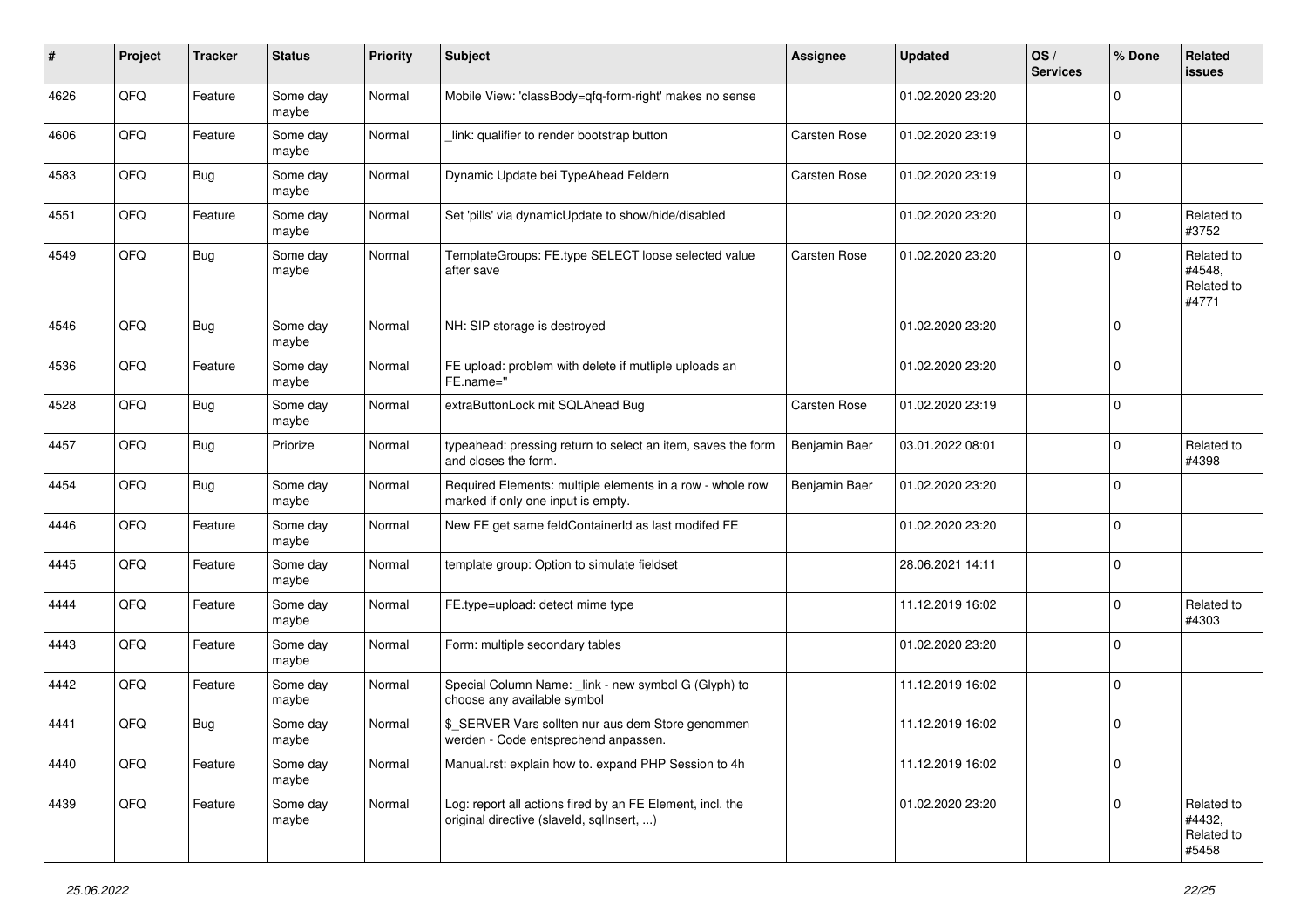| #    | Project | <b>Tracker</b> | <b>Status</b>     | <b>Priority</b> | <b>Subject</b>                                                                                                                                           | <b>Assignee</b>     | <b>Updated</b>   | OS/<br><b>Services</b> | % Done      | Related<br><b>issues</b>                    |
|------|---------|----------------|-------------------|-----------------|----------------------------------------------------------------------------------------------------------------------------------------------------------|---------------------|------------------|------------------------|-------------|---------------------------------------------|
| 4435 | QFQ     | Feature        | Some day<br>maybe | Normal          | Report: striptags - specify allowed tags                                                                                                                 |                     | 01.02.2020 23:20 |                        | $\Omega$    |                                             |
| 4433 | QFQ     | Feature        | Some day<br>maybe | Normal          | Log when SIP will be destroyed by QFQ for any (security)<br>reason                                                                                       |                     | 01.02.2020 23:20 |                        | $\Omega$    | Related to<br>#4432,<br>Related to<br>#5458 |
| 4420 | QFQ     | Feature        | Some day<br>maybe | Normal          | Client: Local Storage - store the changes of a form, local in<br>the browser.                                                                            | Benjamin Baer       | 11.12.2019 16:02 |                        | $\Omega$    |                                             |
| 4413 | QFQ     | Feature        | New               | Normal          | fieldset: show/hidden, modeSql, dynamicUpdate                                                                                                            | Carsten Rose        | 09.02.2022 15:19 |                        | $\mathbf 0$ |                                             |
| 4398 | QFQ     | Bug            | Some day<br>maybe | Normal          | Typeahead: mouse click in a prefilled input opens a single<br>item dropdown with the current value - click on it seems to<br>set the value, not the key. | Benjamin Baer       | 01.02.2020 23:20 |                        | $\Omega$    | Related to<br>#4457                         |
| 4365 | QFQ     | Feature        | Some day<br>maybe | Normal          | Multi Language: new way of config                                                                                                                        | Carsten Rose        | 01.02.2020 23:20 |                        | $\mathbf 0$ |                                             |
| 4349 | QFQ     | Feature        | Some day<br>maybe | Normal          | link download: downloaded external URL to<br>deliver/concatenate - check mimetipe and handle it correctly                                                | Carsten Rose        | 11.12.2019 16:02 |                        | $\Omega$    |                                             |
| 4343 | QFQ     | Feature        | Some day<br>maybe | Normal          | Link: Classifier to add 'attributes'                                                                                                                     | Carsten Rose        | 01.02.2020 23:20 |                        | $\Omega$    | Related to<br>#14077                        |
| 4330 | QFQ     | Feature        | Some day<br>maybe | Normal          | Error Message: report missing {{ / }} in sqlUpdate, sqlInsert,<br>sqlDelete, sqlAfter, sqlBefore in FE action elements.                                  | Carsten Rose        | 01.02.2020 23:20 |                        | $\Omega$    |                                             |
| 4328 | QFQ     | Bug            | Some day<br>maybe | Normal          | Error Message: Show FE name/number on problems in FE                                                                                                     | Carsten Rose        | 01.02.2020 23:20 |                        | $\mathbf 0$ |                                             |
| 4293 | QFQ     | <b>Bug</b>     | Some day<br>maybe | Normal          | Download broken if token 'd:' is missing - but no error<br>message                                                                                       | Carsten Rose        | 11.12.2019 16:03 |                        | $\mathbf 0$ | Related to<br>#7514                         |
| 4259 | QFQ     | Feature        | Some day<br>maybe | Normal          | Instant trigger a cron job                                                                                                                               | Carsten Rose        | 11.12.2019 16:03 |                        | 0           |                                             |
| 4250 | QFQ     | Feature        | New               | Normal          | AutoCron in QFQ via PHP                                                                                                                                  | Carsten Rose        | 01.02.2020 23:21 |                        | $\Omega$    | Related to<br>#3292,<br>Related to<br>#3291 |
| 4197 | QFQ     | Feature        | Some day<br>maybe | Normal          | Unit Test fuer JSON Stream von QuickFormQuery.php ><br>doForm()                                                                                          | Carsten Rose        | 11.12.2019 16:03 |                        | l 0         |                                             |
| 4194 | QFQ     | Feature        | In Progress       | Normal          | Bootstrap 4 ist jetzt offiziel                                                                                                                           |                     | 03.05.2021 20:47 |                        | $\Omega$    | Related to<br>#10114                        |
| 4138 | QFQ     | <b>Bug</b>     | Some day<br>maybe | Normal          | _style fehlt                                                                                                                                             |                     | 11.12.2019 16:03 |                        | 0           |                                             |
| 4122 | QFQ     | <b>Bug</b>     | Some day<br>maybe | Normal          | file: Render Mode hat keinen Effekt                                                                                                                      |                     | 11.12.2019 16:03 |                        | 0           |                                             |
| 4092 | QFQ     | Bug            | Some day<br>maybe | Normal          | 1) Logging verbessern wann welches FE warum ausgefuehrt<br>wird, 2) Documentation: Best Practice Template Group                                          | <b>Carsten Rose</b> | 01.02.2020 23:19 |                        | $\mathbf 0$ | Related to<br>#3504                         |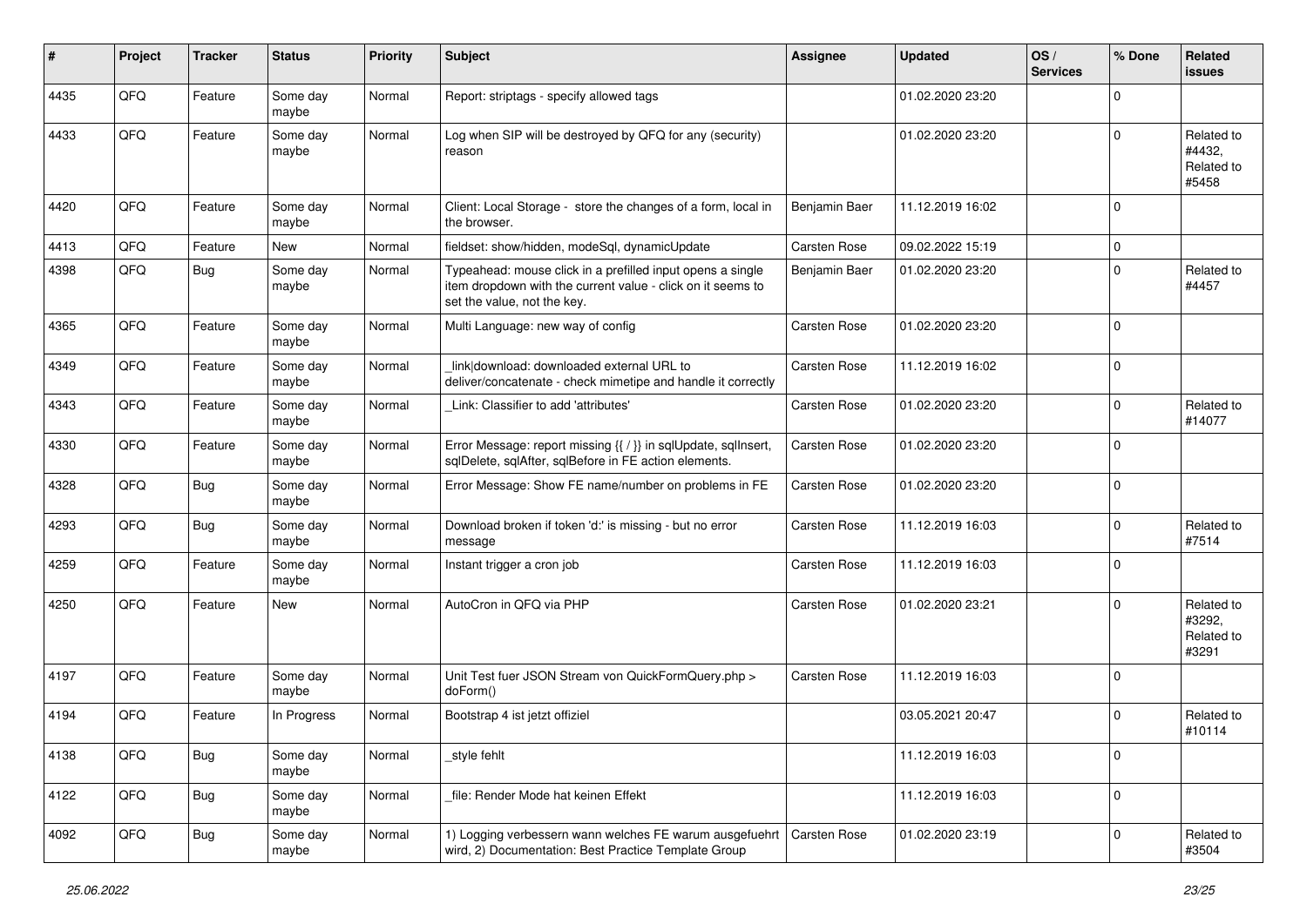| $\#$ | Project | <b>Tracker</b> | <b>Status</b>     | <b>Priority</b> | <b>Subject</b>                                                                                                                                           | <b>Assignee</b> | <b>Updated</b>   | OS/<br><b>Services</b> | % Done      | Related<br><b>issues</b>                    |
|------|---------|----------------|-------------------|-----------------|----------------------------------------------------------------------------------------------------------------------------------------------------------|-----------------|------------------|------------------------|-------------|---------------------------------------------|
| 4082 | QFQ     | Feature        | <b>New</b>        | Normal          | Dynamic Update: modeSql - useful default                                                                                                                 | Carsten Rose    | 01.02.2020 23:22 |                        | $\mathbf 0$ |                                             |
| 4050 | QFQ     | Feature        | New               | Normal          | sql.log: 1) FormElement ID which causes a specific action,<br>2) Result in the same row.                                                                 | Carsten Rose    | 15.04.2020 11:35 |                        | $\Omega$    | Related to<br>#5458                         |
| 4027 | QFQ     | Feature        | Some day<br>maybe | Normal          | Missing: orange 'check' / 'bullet'                                                                                                                       |                 | 11.12.2019 16:03 |                        | $\mathbf 0$ |                                             |
| 4026 | QFQ     | Feature        | Some day<br>maybe | Normal          | sqlLog.sql: log number of FE.id                                                                                                                          | Carsten Rose    | 11.12.2019 16:03 |                        | $\mathbf 0$ | Related to<br>#5458                         |
| 4023 | QFQ     | Feature        | New               | Normal          | prepared statements - FE action: salveld, sqllnsert,<br>sqlUpdate, sqlDelete, sqlBefore, sqlAfter                                                        | Carsten Rose    | 11.12.2019 16:15 |                        | $\Omega$    |                                             |
| 4018 | QFQ     | Feature        | Some day<br>maybe | Normal          | typeahead: solve problem with potential long query<br>parameter                                                                                          | Carsten Rose    | 11.12.2019 16:03 |                        | $\Omega$    |                                             |
| 4008 | QFQ     | Bug            | Some day<br>maybe | Normal          | FormElemen.type=sendmail: wrong 'TO' if 'real<br>name <rea@mail.to>' is used</rea@mail.to>                                                               | Carsten Rose    | 11.12.2019 16:03 |                        | $\mathbf 0$ |                                             |
| 3991 | QFQ     | Feature        | Some day<br>maybe | Normal          | report: Columnname '_skipWrap' skips 'fbeg', 'fend'                                                                                                      | Carsten Rose    | 11.12.2019 16:03 |                        | 0           |                                             |
| 3947 | QFQ     | Feature        | Some day<br>maybe | Normal          | Attack detectect: logout current user                                                                                                                    | Carsten Rose    | 11.12.2019 16:03 |                        | $\Omega$    | Related to<br>#5458,<br>Related to<br>#6299 |
| 3942 | QFQ     | Feature        | Some day<br>maybe | Normal          | Action Elemente: neu generierte IDs via FE weitergeben                                                                                                   | Carsten Rose    | 11.12.2019 16:03 |                        | $\mathbf 0$ | Related to<br>#3941                         |
| 3941 | QFQ     | Feature        | Some day<br>maybe | Normal          | sqlAfter: es sollten mehrere moeglich sein                                                                                                               | Carsten Rose    | 11.12.2019 16:03 |                        | $\mathbf 0$ | Related to<br>#3942                         |
| 3905 | QFQ     | Feature        | Some day<br>maybe | Normal          | Documentation: Best Practice anhand eines Online<br>Bewerbungstools                                                                                      | Carsten Rose    | 11.12.2019 16:03 |                        | $\Omega$    |                                             |
| 3900 | QFQ     | Feature        | Some day<br>maybe | Normal          | Extend documentation of 'Copy / Paste'                                                                                                                   | Carsten Rose    | 11.12.2019 16:03 |                        | $\mathbf 0$ | Related to<br>#3899                         |
| 3895 | QFQ     | Bug            | Some day<br>maybe | Normal          | typeahead pedantic: on lehrkredit Idap webpass - if only one<br>person is in dropdown, such person can't be selected                                     | Carsten Rose    | 11.12.2019 16:03 |                        | 0           |                                             |
| 3882 | QFQ     | Bug            | Some day<br>maybe | Normal          | templateGroup: disable 'add' if limit is reached - funktioniert<br>nicht wenn bereits records existierten                                                | Carsten Rose    | 11.12.2019 16:03 |                        | $\mathbf 0$ |                                             |
| 3880 | QFQ     | Feature        | Some day<br>maybe | Normal          | Form 'Form': anlegen einer Tabelle                                                                                                                       |                 | 14.01.2021 10:12 |                        | $\mathbf 0$ |                                             |
| 3879 | QFQ     | Feature        | Some day<br>maybe | Normal          | Form 'FormElement': Beim Feld 'name' rechts in der Notiz<br>einen Link einblenden - a) aktuelle Definition anzeigen, b)<br>Spalte in der Tabelle anlegen |                 | 11.12.2019 16:03 |                        | 0           |                                             |
| 3878 | QFQ     | Feature        | Some day<br>maybe | Normal          | Form 'FormElement': Spalte 'name' typeAhead mit<br>Spaltennamen der Primarytable.                                                                        |                 | 11.12.2019 16:03 |                        | 0           |                                             |
| 3877 | QFQ     | Feature        | Some day<br>maybe | Normal          | FormEditor: die Felder die aktuell nicht gebraucht werden nur Carsten Rose<br>auf readonly/disabled setzen (nicht ausblenden > das irritiert.            |                 | 11.12.2019 16:03 |                        | 0           |                                             |